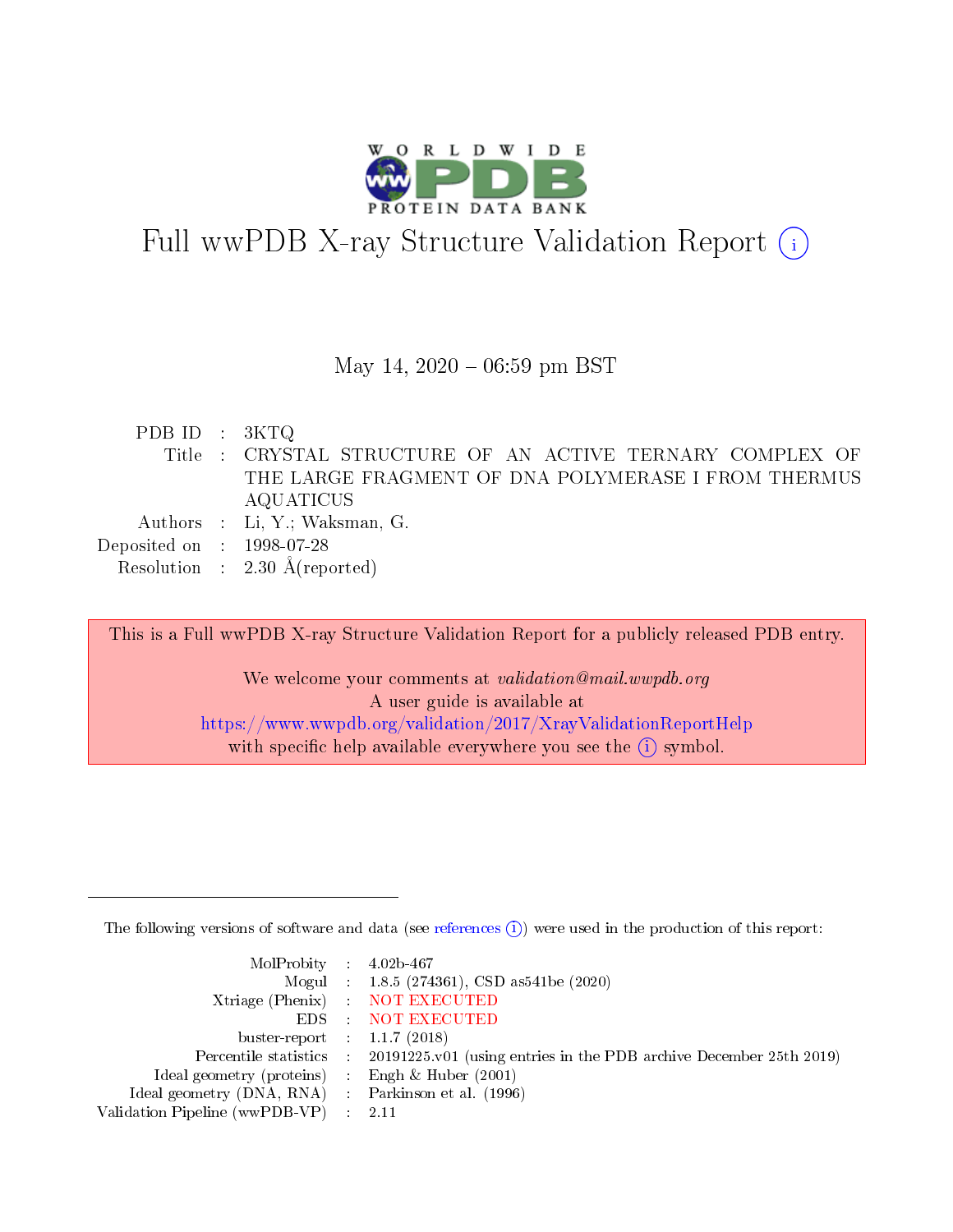# 1 [O](https://www.wwpdb.org/validation/2017/XrayValidationReportHelp#overall_quality)verall quality at a glance  $(i)$

The following experimental techniques were used to determine the structure: X-RAY DIFFRACTION

The reported resolution of this entry is 2.30 Å.

Percentile scores (ranging between 0-100) for global validation metrics of the entry are shown in the following graphic. The table shows the number of entries on which the scores are based.



| Metric                | Whole archive<br>$(\#\text{Entries})$ | Similar resolution<br>$(\text{\#Entries, resolution range}(\text{\AA}))$ |
|-----------------------|---------------------------------------|--------------------------------------------------------------------------|
| Clashscore            | 141614                                | $5643 (2.30-2.30)$                                                       |
| Ramachandran outliers | 138981                                | $5575(2.30-2.30)$                                                        |
| Sidechain outliers    | 138945                                | $5575(2.30-2.30)$                                                        |

The table below summarises the geometric issues observed across the polymeric chains and their fit to the electron density. The red, orange, yellow and green segments on the lower bar indicate the fraction of residues that contain outliers for  $\geq=3$ , 2, 1 and 0 types of geometric quality criteria respectively. A grey segment represents the fraction of residues that are not modelled. The numeric value for each fraction is indicated below the corresponding segment, with a dot representing fractions  $\leq=5\%$ 

Note EDS was not executed.

|          | $\overline{\text{Mol}}$   Chain   Length | Quality of chain |     |     |     |       |
|----------|------------------------------------------|------------------|-----|-----|-----|-------|
|          | ၊ ၇                                      |                  | 50% |     | 42% | $8\%$ |
| $\Omega$ | 14                                       | 21%              |     | 71% |     | 7%    |
|          | 540                                      |                  | 57% |     | 39% |       |

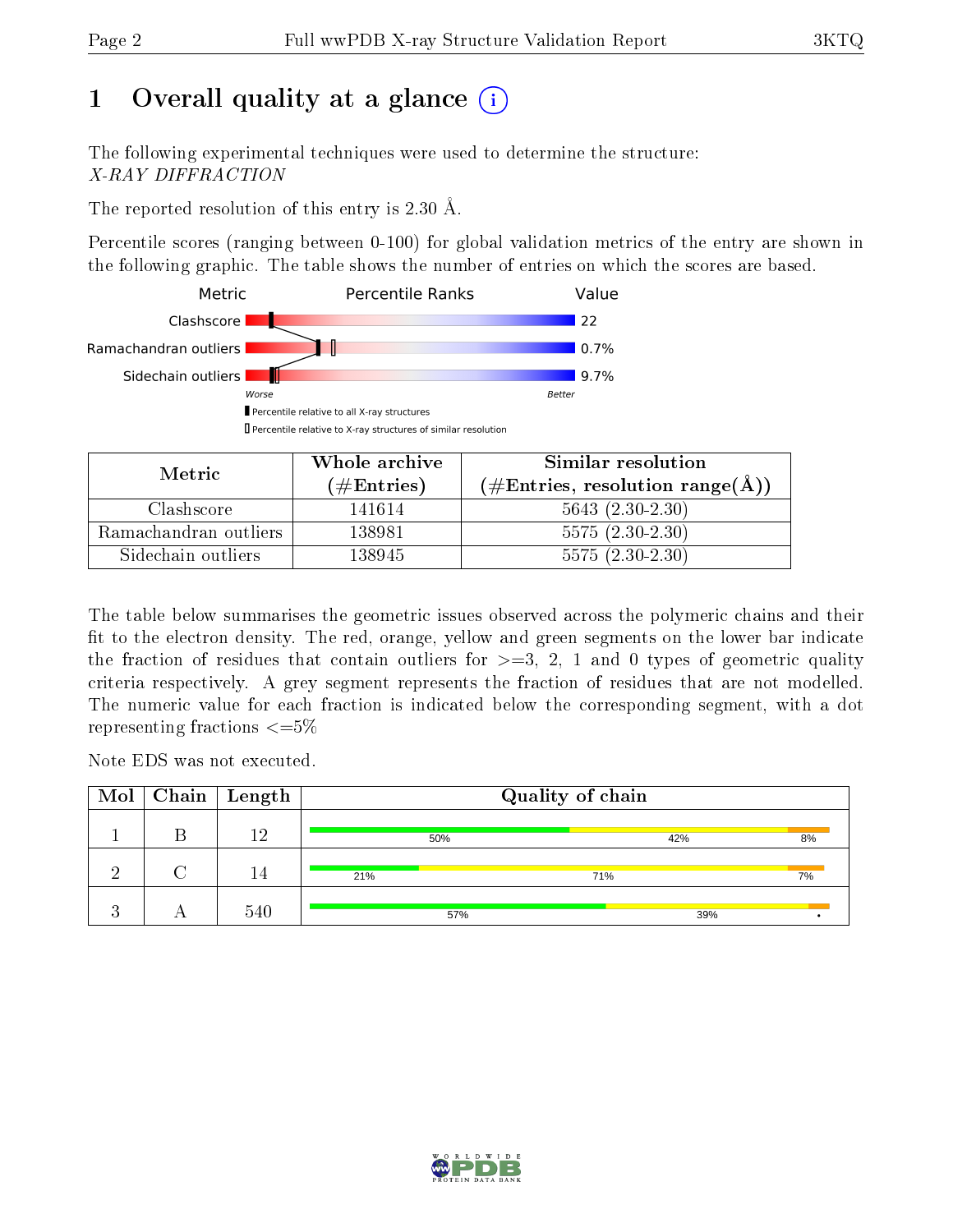# 2 Entry composition  $\left( \cdot \right)$

There are 6 unique types of molecules in this entry. The entry contains 4874 atoms, of which 0 are hydrogens and 0 are deuteriums.

In the tables below, the ZeroOcc column contains the number of atoms modelled with zero occupancy, the AltConf column contains the number of residues with at least one atom in alternate conformation and the Trace column contains the number of residues modelled with at most 2 atoms.

• Molecule 1 is a DNA chain called DNA (5'-D(\*GP\*AP\*CP\*CP\*AP\*CP\*GP\*GP\*CP\*GP\*  $CP*DOC$ )-3').

| Mol | $Chain   Residues$ | $\rm{Atoms}$           |     |    | $\rm{ZeroOcc}$   $\rm{AltConf}$   $\rm{Trace}$ |  |  |  |
|-----|--------------------|------------------------|-----|----|------------------------------------------------|--|--|--|
|     | 12                 | $\rm Total$<br>$240\,$ | 114 | 48 | . 67                                           |  |  |  |

• Molecule 2 is a DNA chain called DNA  $(5)-D(*AP*GP*GP*CP*CP*CP*CP*CP*CP*CP*TP*$  $GP*GP*TP*C$ -3').

| Mol | $\mathbf{Chain}^+$ | $\mathsf{Residues}$ | $\rm{Atoms}$ |     |    | $\rm ZeroOcc$   AltConf   Trace |  |  |  |
|-----|--------------------|---------------------|--------------|-----|----|---------------------------------|--|--|--|
|     |                    |                     | Total<br>288 | 136 | 56 |                                 |  |  |  |

• Molecule 3 is a protein called PROTEIN (LARGE FRAGMENT OF DNA POLYMERASE I).

| Mol | Chain | Residues | $\rm{Atoms}$  |      |     |     | $\rm ZeroOcc$ | AltConf | $^+$ Trace |  |
|-----|-------|----------|---------------|------|-----|-----|---------------|---------|------------|--|
|     |       | 539      | Total<br>4168 | 2662 | 745 | 748 |               |         |            |  |

• Molecule 4 is MAGNESIUM ION (three-letter code: MG) (formula: Mg).

|  | $\text{Mol}$   Chain   Residues | Atoms                           | ZeroOcc   AltConf |  |
|--|---------------------------------|---------------------------------|-------------------|--|
|  |                                 | Total<br>$\mathcal{M}$ $\sigma$ |                   |  |

 Molecule 5 is 2',3'-DIDEOXYCYTIDINE 5'-TRIPHOSPHATE (three-letter code: DCT) (formula:  $C_9H_{16}N_3O_{12}P_3$ ).

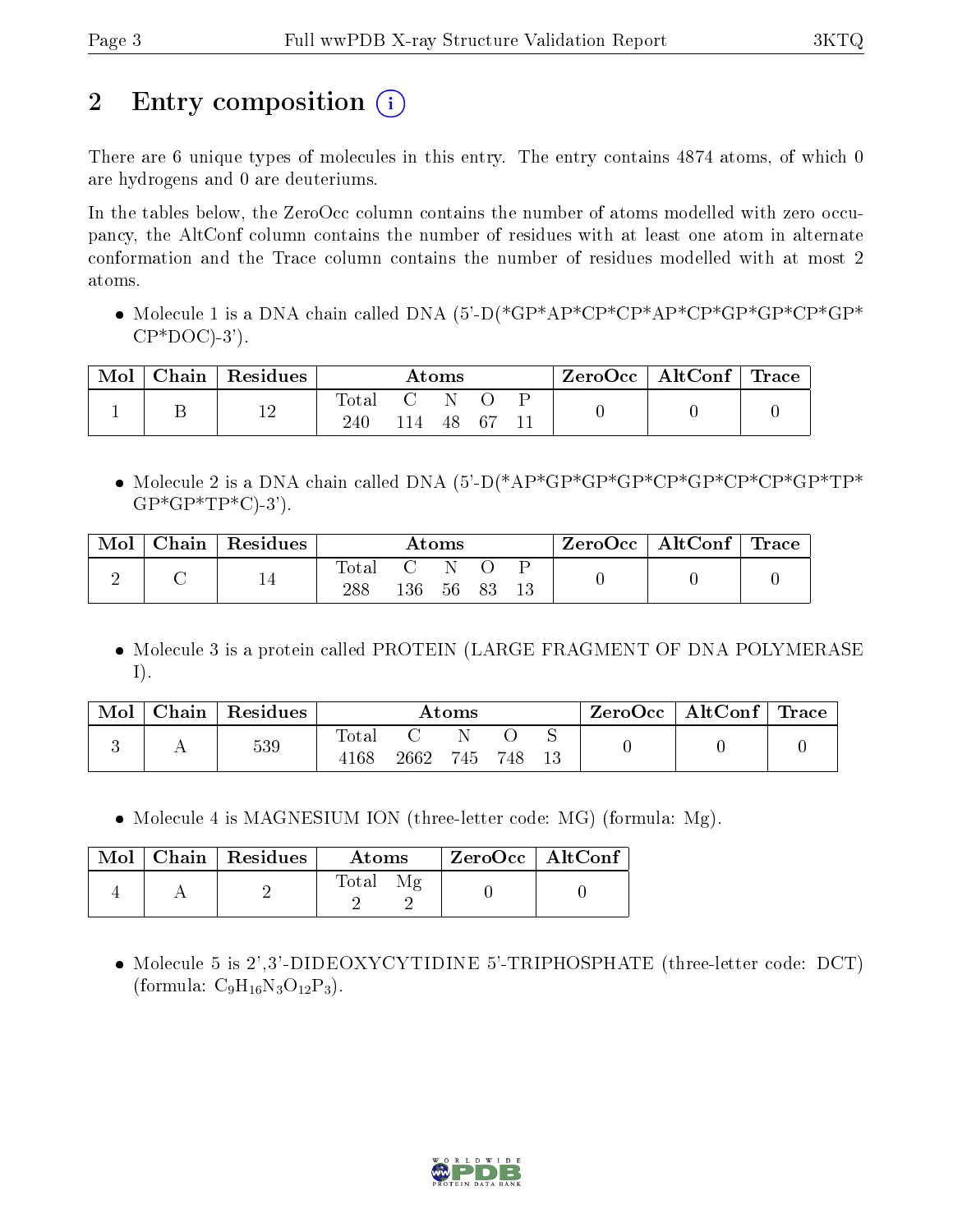

| Mol | Chain $\sqrt{\text{Residues}}$ | Atoms       |  |  | $ZeroOcc \mid AltConf \mid$ |  |  |
|-----|--------------------------------|-------------|--|--|-----------------------------|--|--|
|     |                                | Total C N O |  |  | - 12                        |  |  |

 $\bullet\,$  Molecule 6 is water.

|           | $Mol$   Chain   Residues | Atoms                               | $ZeroOcc \   \ AltConf \  $ |
|-----------|--------------------------|-------------------------------------|-----------------------------|
| В         | 10                       | Total O<br>10<br>10                 |                             |
|           | 12                       | Total<br>$\overline{O}$<br>12<br>12 |                             |
| $\forall$ | 127                      | Total<br>- ( )<br>127<br>197        |                             |

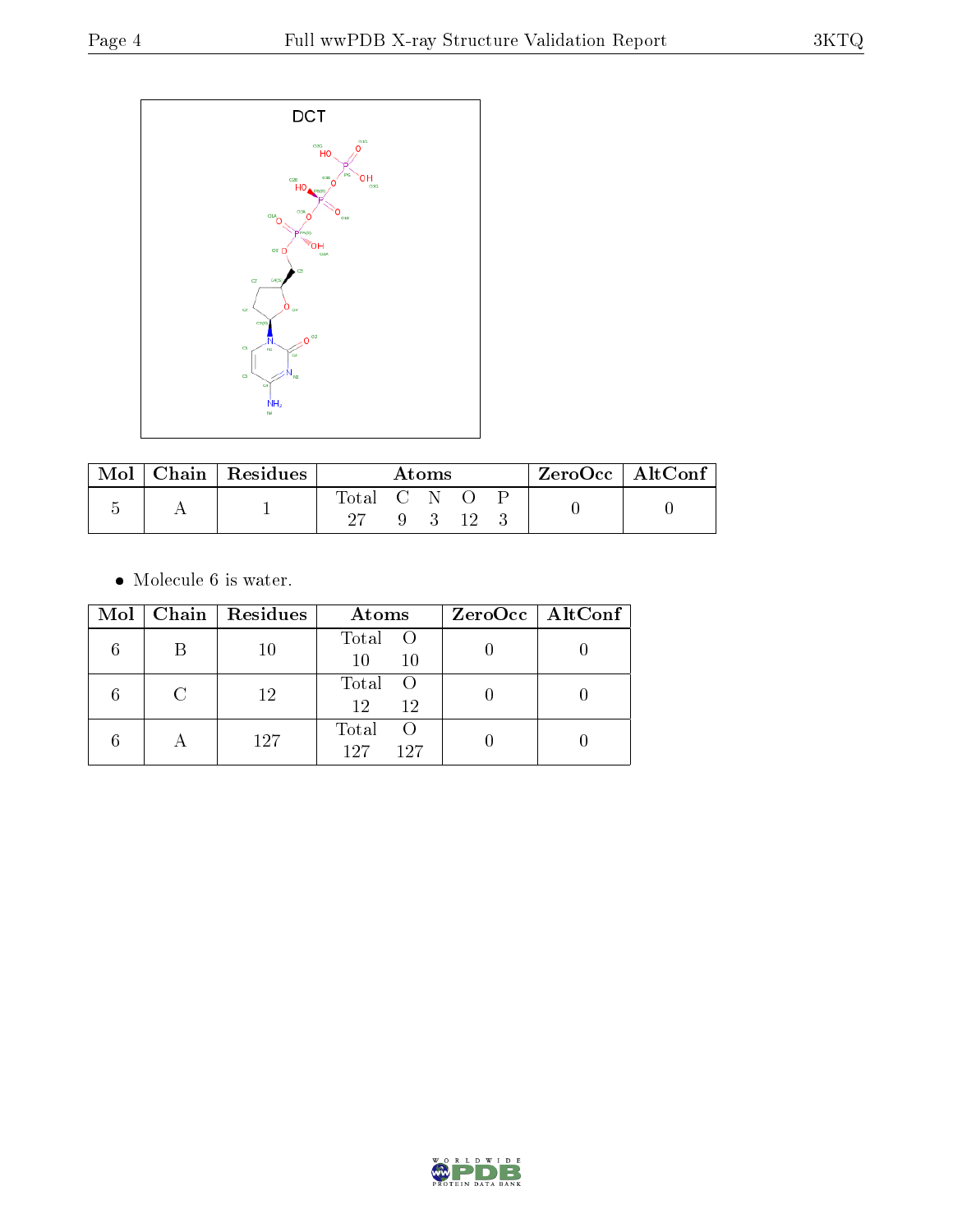## 3 Residue-property plots  $(i)$

These plots are drawn for all protein, RNA and DNA chains in the entry. The first graphic for a chain summarises the proportions of the various outlier classes displayed in the second graphic. The second graphic shows the sequence view annotated by issues in geometry. Residues are colorcoded according to the number of geometric quality criteria for which they contain at least one outlier: green  $= 0$ , yellow  $= 1$ , orange  $= 2$  and red  $= 3$  or more. Stretches of 2 or more consecutive residues without any outlier are shown as a green connector. Residues present in the sample, but not in the model, are shown in grey.

Note EDS was not executed.

• Molecule 1: DNA  $(5'-D(*GP*AP*CP*CP*AP*CP*GP*GP*GP*CP*CP*CP*CP*DDC)-3')$ 



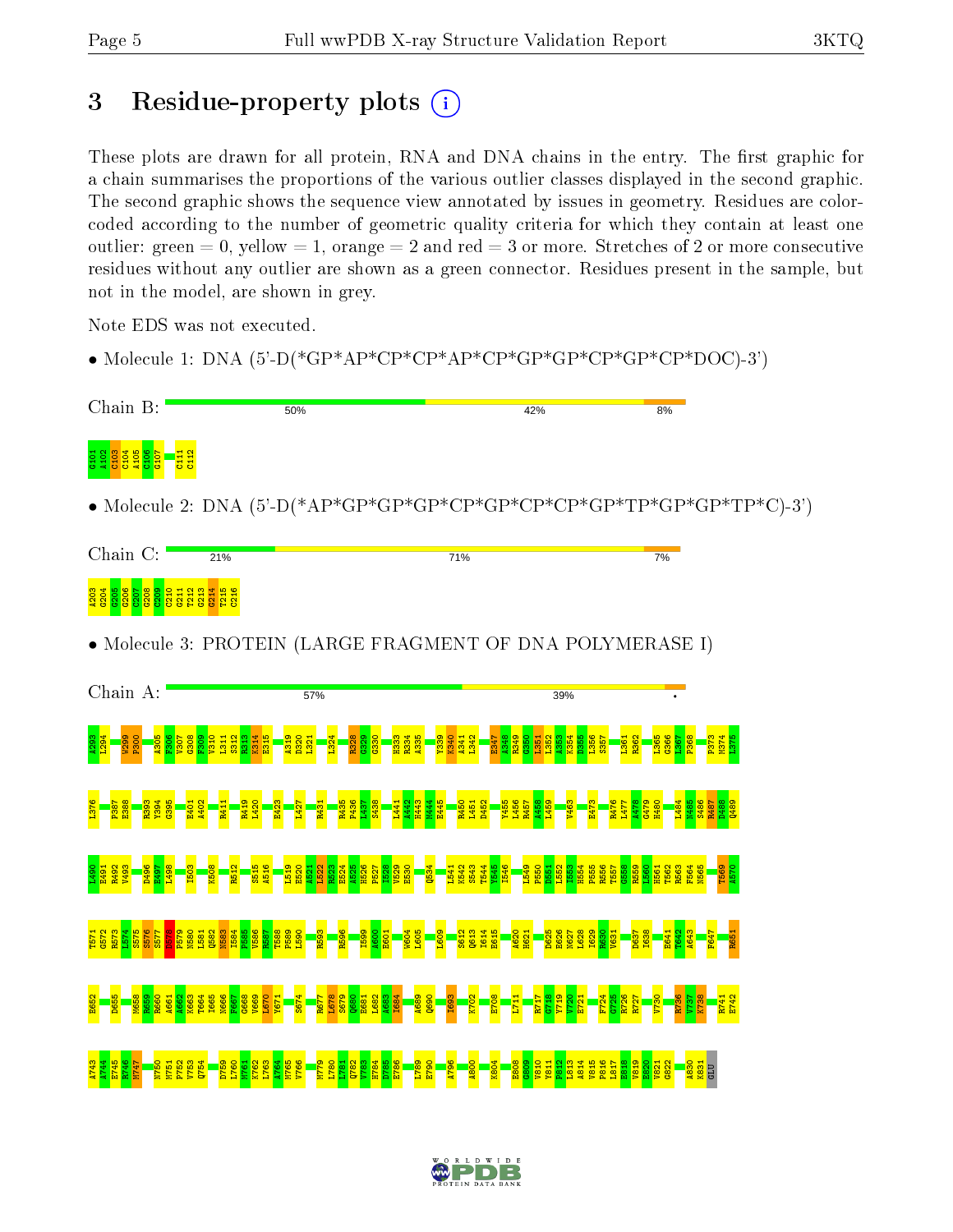# 4 Data and refinement statistics  $(i)$

Xtriage (Phenix) and EDS were not executed - this section is therefore incomplete.

| Property                               | <b>Value</b>                                       | Source    |  |
|----------------------------------------|----------------------------------------------------|-----------|--|
| Space group                            | P 31 2 1                                           | Depositor |  |
| Cell constants                         | $108.03\text{\AA}$<br>90.17Å<br>$108.03\text{\AA}$ | Depositor |  |
| a, b, c, $\alpha$ , $\beta$ , $\gamma$ | $120.00^\circ$<br>$90.00^\circ$<br>$90.00^\circ$   |           |  |
| Resolution (A                          | 30.00<br>$-2.30$                                   | Depositor |  |
| % Data completeness                    | $95.9(30.00-2.30)$                                 | Depositor |  |
| (in resolution range)                  |                                                    |           |  |
| $\mathrm{R}_{merge}$                   | 0.06                                               | Depositor |  |
| $\mathrm{R}_{sym}$                     | 6.00                                               | Depositor |  |
| Refinement program                     | X-PLOR 3.851                                       | Depositor |  |
| $R, R_{free}$                          | 0.218<br>, 0.275                                   | Depositor |  |
| Estimated twinning fraction            | No twinning to report.                             | Xtriage   |  |
| Total number of atoms                  | 4874                                               | wwPDB-VP  |  |
| Average B, all atoms $(A^2)$           | 20.0                                               | wwPDB-VP  |  |

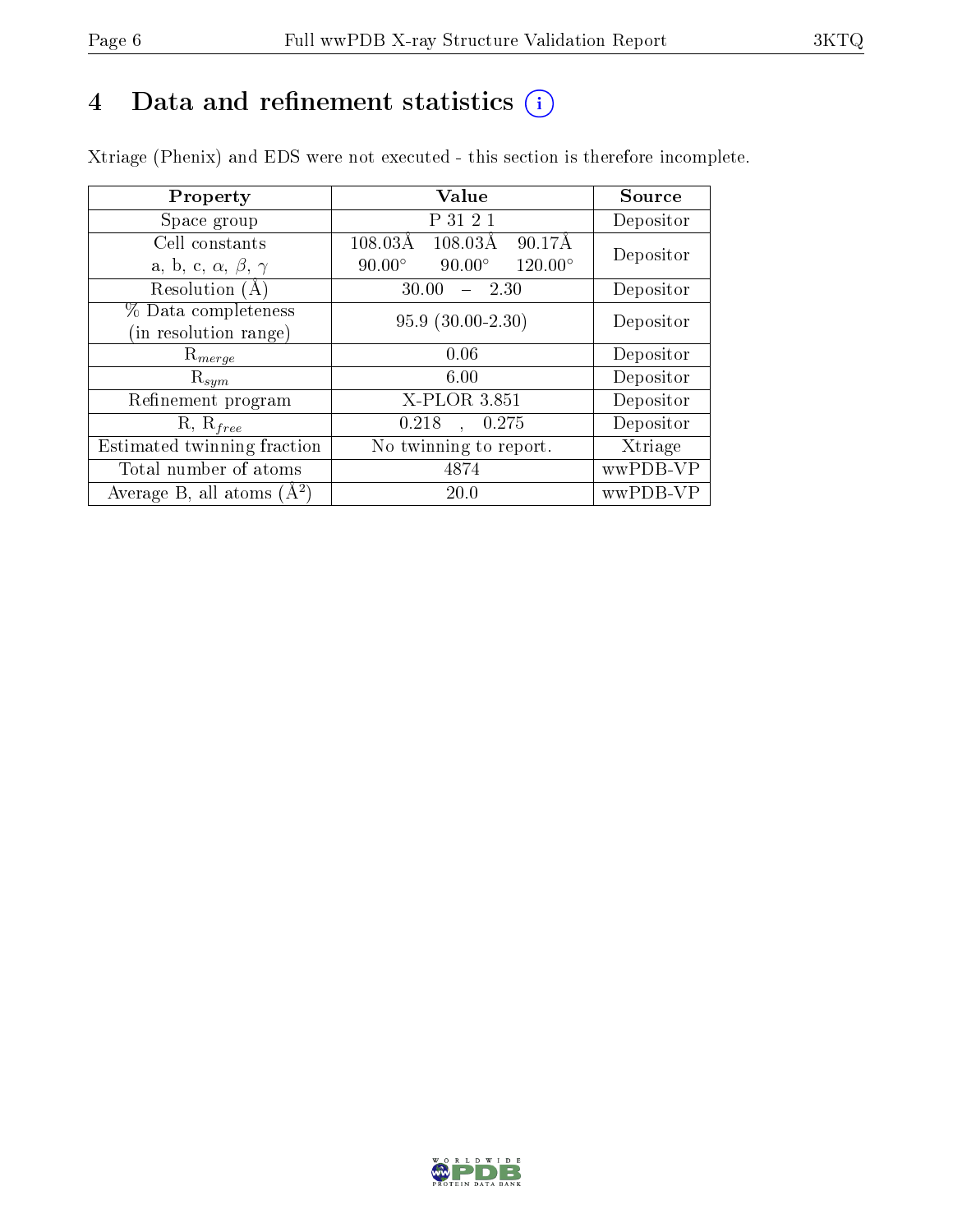# 5 Model quality  $(i)$

## 5.1 Standard geometry  $(i)$

Bond lengths and bond angles in the following residue types are not validated in this section: DOC, MG, DCT

The Z score for a bond length (or angle) is the number of standard deviations the observed value is removed from the expected value. A bond length (or angle) with  $|Z| > 5$  is considered an outlier worth inspection. RMSZ is the root-mean-square of all Z scores of the bond lengths (or angles).

| Mol | Chain |             | Bond lengths   | Bond angles |                    |  |
|-----|-------|-------------|----------------|-------------|--------------------|--|
|     |       | <b>RMSZ</b> | $\# Z  > 5$    | RMSZ        | # Z  > 5           |  |
|     |       | 0.50        | $^{\prime}249$ | 0.82        | 0/382              |  |
| 2   |       | 0.72        | 0/323          | 0.89        | 0/498              |  |
| 3   |       | 0.38        | 0/4258         | 0.63        | $1/5786$ $(0.0\%)$ |  |
| AH  | ΑII   | 0.42        | $\sqrt{4830}$  | 0.67        | 6666               |  |

Chiral center outliers are detected by calculating the chiral volume of a chiral center and verifying if the center is modelled as a planar moiety or with the opposite hand.A planarity outlier is detected by checking planarity of atoms in a peptide group, atoms in a mainchain group or atoms of a sidechain that are expected to be planar.

|  | Mol   Chain   $\#\text{Chirality outliers}$   $\#\text{Planarity outliers}$ |
|--|-----------------------------------------------------------------------------|
|  |                                                                             |
|  |                                                                             |
|  |                                                                             |

There are no bond length outliers.

All (1) bond angle outliers are listed below:

|  |  |                                                             | $\vert$ Mol $\vert$ Chain $\vert$ Res $\vert$ Type $\vert$ Atoms $\vert$ Z $\vert$ Observed $(^\circ)$ Ideal $(^\circ)$ |        |
|--|--|-------------------------------------------------------------|-------------------------------------------------------------------------------------------------------------------------|--------|
|  |  | $\vert$ 578 $\vert$ ASP $\vert$ C-N-CD $\vert$ 6.50 $\vert$ | 142.05                                                                                                                  | 128.40 |

There are no chirality outliers.

All (2) planarity outliers are listed below:

| Mol | $\mid$ Chain | $\vert$ Res | Type   | Group     |
|-----|--------------|-------------|--------|-----------|
|     |              | 103         | $\cup$ | Sidechain |
|     |              |             | DG     | Sidechain |

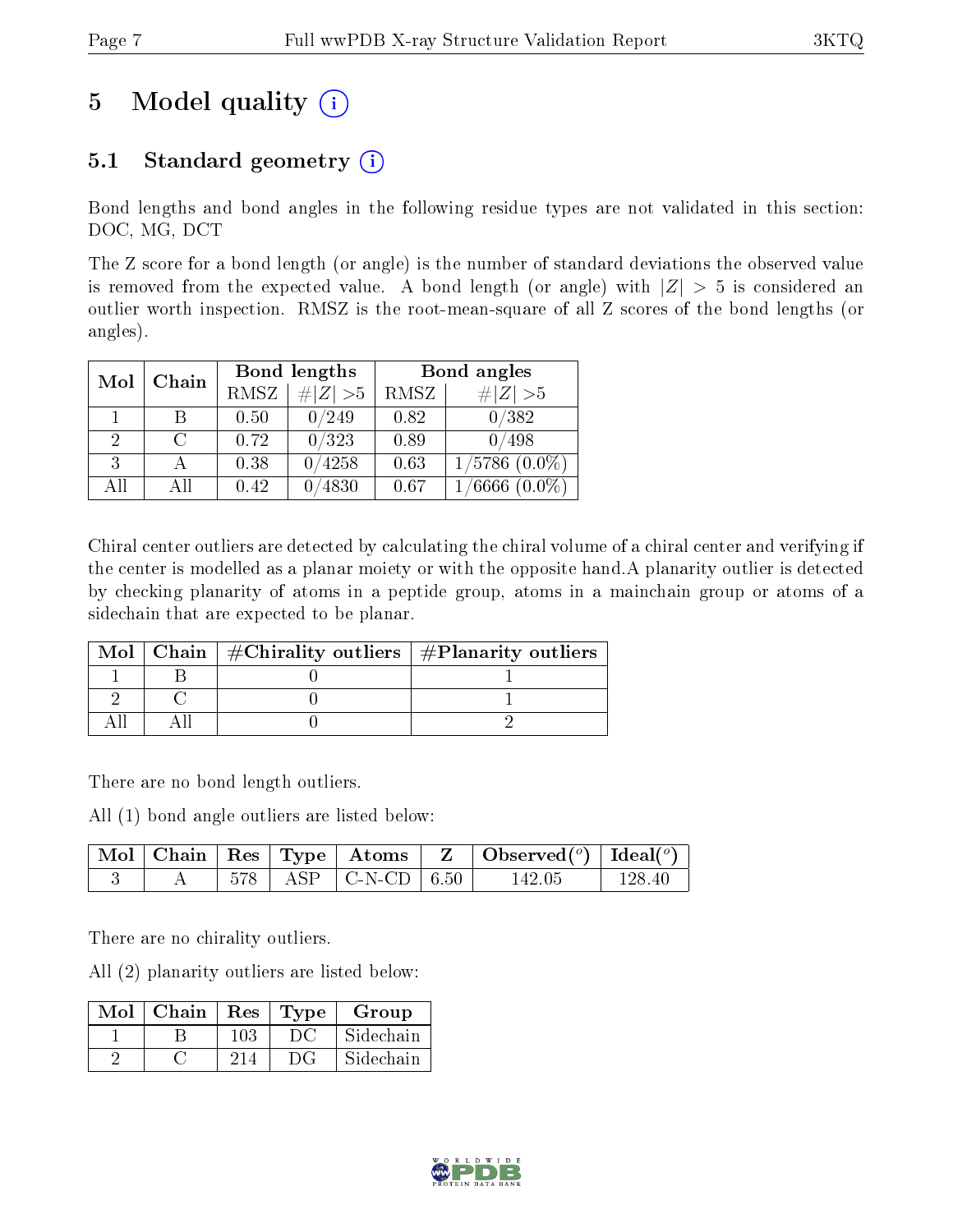### $5.2$  Too-close contacts  $(i)$

In the following table, the Non-H and H(model) columns list the number of non-hydrogen atoms and hydrogen atoms in the chain respectively. The H(added) column lists the number of hydrogen atoms added and optimized by MolProbity. The Clashes column lists the number of clashes within the asymmetric unit, whereas Symm-Clashes lists symmetry related clashes.

| Mol |   |        | Chain   Non-H   $H (model)$ | H(added) |     | $Clashes$   Symm-Clashes |
|-----|---|--------|-----------------------------|----------|-----|--------------------------|
|     | R | 240    |                             | 134      |     |                          |
| 2   | ⌒ | 288    |                             | 158      | 19  |                          |
| 3   | А | 4168   |                             | 4160     | 184 |                          |
|     | А | ٠,     |                             |          |     |                          |
| 5   | A | 27     |                             | 12       |     |                          |
| հ   |   | 127    |                             |          |     |                          |
| հ   | В | $10\,$ |                             |          |     |                          |
| հ   |   | 12     |                             |          |     |                          |
|     |   | 4874   |                             | 4464     | 199 |                          |

The all-atom clashscore is defined as the number of clashes found per 1000 atoms (including hydrogen atoms). The all-atom clashscore for this structure is 22.

All (199) close contacts within the same asymmetric unit are listed below, sorted by their clash magnitude.

|                              |                   | Interatomic      | Clash         |
|------------------------------|-------------------|------------------|---------------|
| Atom-1                       | Atom-2            | distance $(\AA)$ | overlap $(A)$ |
| 2:C:215:DT:H2"               | 2:C:216:DC:H5"    | 1.29             | 1.14          |
| 3:A:351:LEU:HD13             | 3:A:373:PRO:HG2   | 1.33             | 1.04          |
| 2:C:215:DT:C2'               | 2:C:216:DC:H5"    | 1.94             | 0.98          |
| $3:A:621:HIS:\overline{HD2}$ | 3:A:814:ALA:H     | 1.10             | 0.97          |
| 3:A:631:VAL:HG11             | 3:A:638:ILE:HD11  | 1.53             | 0.91          |
| 3:A:565:ASN:HD21             | 3:A:577:SER:HB2   | 1.40             | 0.86          |
| 3:A:562:THR:HG21             | 3:A:576:SER:OG    | 1.80             | 0.81          |
| 3:A:351:LEU:HD12             | 3: A:374:MET:HG2  | 1.63             | 0.80          |
| 3:A:621:HIS:CD2              | 3:A:814:ALA:H     | 2.00             | 0.77          |
| 3:A:526:HIS:ND1              | 3:A:527:PRO:HD2   | 2.00             | 0.76          |
| 3: A: 557: THR: OG1          | 3:A:561:HIS:HE1   | 1.67             | 0.76          |
| 3:A:352:LEU:HA               | 6:A:3074:HOH:O    | 1.86             | 0.75          |
| 3:A:554:HIS:HE1              | 3:A:556:ARG:HD2   | 1.52             | 0.75          |
| 3:A:463:VAL:CG2              | 3:A:542:LYS:HD3   | 2.17             | 0.73          |
| 3:A:542:LYS:HA               | 3:A:546:ILE:HB    | 1.71             | 0.73          |
| 3:A:625:ASP:O                | 3:A:629:ILE:HG23  | 1.89             | 0.73          |
| 3:A:351:LEU:CD1              | 3:A:373:PRO:HG2   | 2.16             | 0.72          |
| 3:A:476:ARG:HH11             | 3: A:476: ARG:HG2 | 1.53             | 0.72          |
| 3:A:541:LEU:HD12             | 3:A:590:LEU:HD23  | 1.70             | 0.72          |

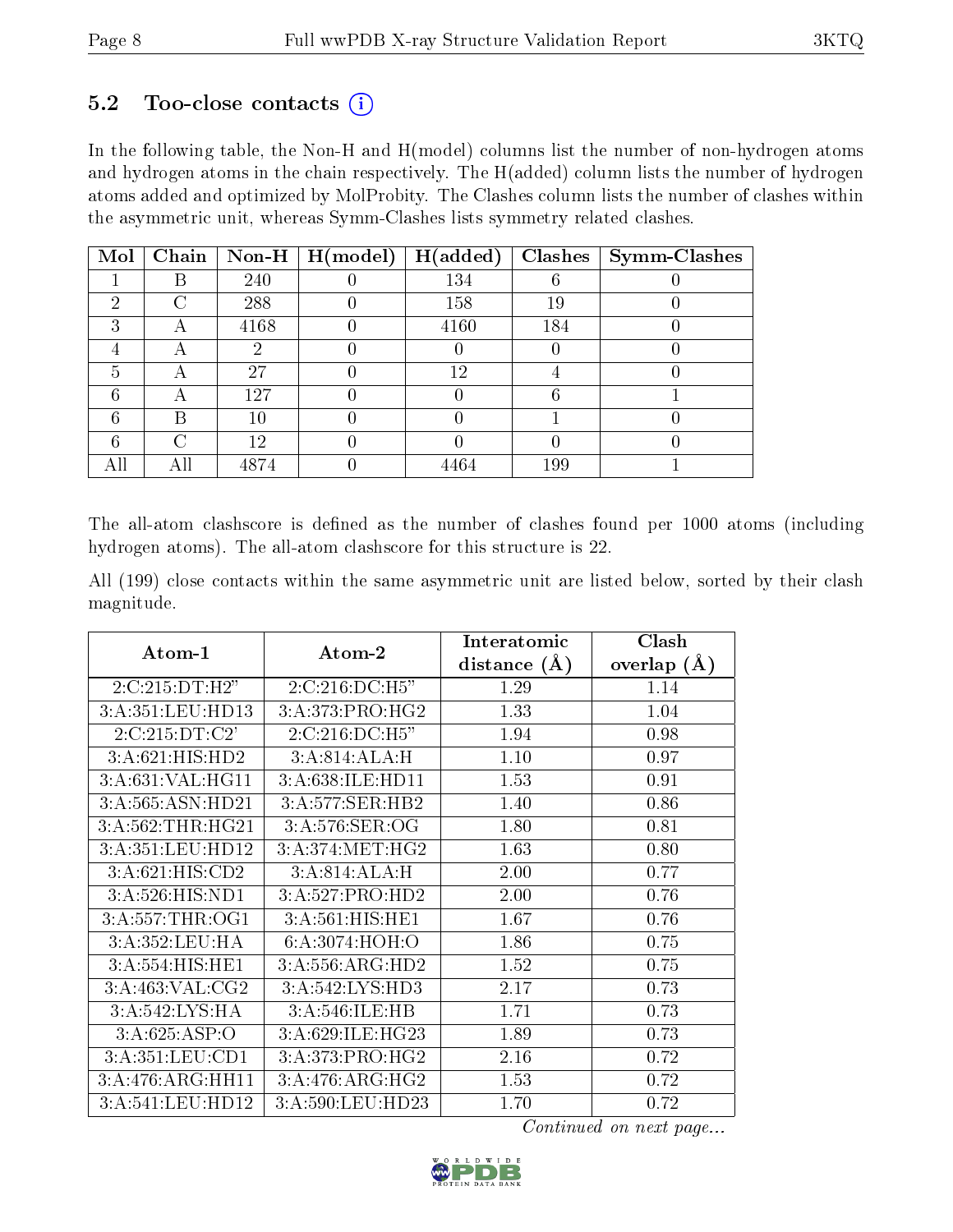| Conningea from previous page |                                     | Interatomic      | Clash         |
|------------------------------|-------------------------------------|------------------|---------------|
| Atom-1                       | Atom-2                              | distance $(\AA)$ | overlap $(A)$ |
| 2:C:214:DG:H2"               | 2:C:215:DT:OP2                      | 1.88             | 0.71          |
| 3:A:441:LEU:O                | 3:A:445:GLU:HG3                     | 1.92             | 0.70          |
| 3:A:708:GLU:HG3              | 6:A:3147:HOH:O                      | 1.92             | 0.68          |
| 3:A:569:THR:HG21             | 3:A:573:ARG:H                       | 1.59             | 0.68          |
| $3:\overline{A:516:ALA:O}$   | 3:A:520:GLU:HG2                     | 1.93             | 0.68          |
| 3:A:822:GLY:HA3              | 3: A:830: ALA:O                     | 1.94             | 0.68          |
| 3:A:651:ARG:HH11             | 3: A:651: ARG:HG3                   | 1.58             | 0.68          |
| 3:A:815:VAL:HG13             | 3:A:816:PRO:HD2                     | 1.76             | 0.66          |
| 3:A:682:LEU:HB2              | 3:A:684:ILE:HG12                    | 1.77             | 0.66          |
| 6:B:3078:HOH:O               | 3:A:784:HIS:HE1                     | 1.79             | 0.66          |
| 3:A:786:GLU:OE2              | 3:A:831:LYS:HE2                     | 1.96             | 0.65          |
| 3:A:376:LEU:HD22             | 3:A:420:LEU:HD12                    | 1.79             | 0.64          |
| 3:A:578:ASP:O                | 3:A:579:PRO:C                       | 2.31             | 0.64          |
| $3:A:621:HIS:\overline{HD2}$ | 3:A:814:ALA:N                       | 1.91             | 0.63          |
| $3:A:476:ARG:N\overline{H1}$ | 3:A:476:ARG:HG2                     | 2.11             | 0.63          |
| 3:A:625:ASP:HB2              | 3:A:702:LYS:HB2                     | 1.80             | 0.62          |
| 3:A:638:ILE:HG22             | 3:A:666:ASN:ND2                     | 2.15             | 0.61          |
| 3:A:813:LEU:HD12             | 3:A:817:LEU:HD21                    | 1.82             | 0.61          |
| 3:A:678:LEU:HD12             | 3:A:693:ILE:HD11                    | 1.81             | 0.61          |
| 3:A:810:VAL:HG13             | 3:A:811:TYR:H                       | 1.65             | 0.61          |
| 3:A:589:PRO:O                | 3: A:593:ARG:HG3                    | 2.01             | 0.61          |
| 3:A:615:GLU:CD               | 5:A:113:DCT:H2"                     | 2.21             | 0.60          |
| 3:A:569:THR:CG2              | 3:A:573:ARG:H                       | 2.15             | 0.60          |
| 3:A:431:ARG:HG2              | 3:A:435:ARG:NH2                     | 2.16             | 0.60          |
| 3:A:741:ARG:O                | 3:A:745:GLU:HG3                     | 2.01             | 0.60          |
| 3:A:573:ARG:HD3              | 6:A:3064:HOH:O                      | 2.01             | 0.60          |
| 3:A:315:GLU:HG3              | 3:A:578:ASP:OD2                     | $2.01\,$         | 0.60          |
| 3:A:492:ARG:O                | 3:A:496:ASP:HB2                     | 2.02             | 0.59          |
| 3:A:562:THR:HG22             | 3:A:563:ARG:N                       | 2.17             | 0.59          |
| 2:C:203:DA:H2'               | 3:A:674:SER:HB3                     | 1.84             | 0.59          |
| 3:A:443:HIS:HE1              | 6: A:3009:HOH:O                     | 1.84             | 0.59          |
| 3:A:583:ASN:HD22             | 3:A:583:ASN:H                       | 1.51             | 0.59          |
| 3:A:450:ARG:HB3              | 3: A:599: ILE: O                    | 2.02             | 0.58          |
| 3:A:780:LEU:HD11             | 3:A:790:GLU:HB2                     | 1.85             | 0.58          |
| 2:C:212:DT:H2"               | 2:C:213:DG:H5"                      | 1.85             | 0.58          |
| 3:A:393:ARG:HG2              | $3:A:394:TYR:\overline{\text{CE2}}$ | 2.39             | 0.58          |
| 3:A:335:ALA:HB1              | 3:A:341:ALA:HB2                     | 1.85             | 0.58          |
| 3:A:810:VAL:HG13             | 3:A:811:TYR:N                       | 2.18             | 0.58          |
| 2:C:215:DT:C3'               | 2:C:216:DC:H5"                      | 2.33             | 0.58          |
| 2:C:213:DG:H2"               | 2: C: 214: DG: O5'                  | 2.04             | 0.58          |
| 3:A:366:GLY:O                | 3:A:368:PRO:HD3                     | 2.04             | 0.58          |

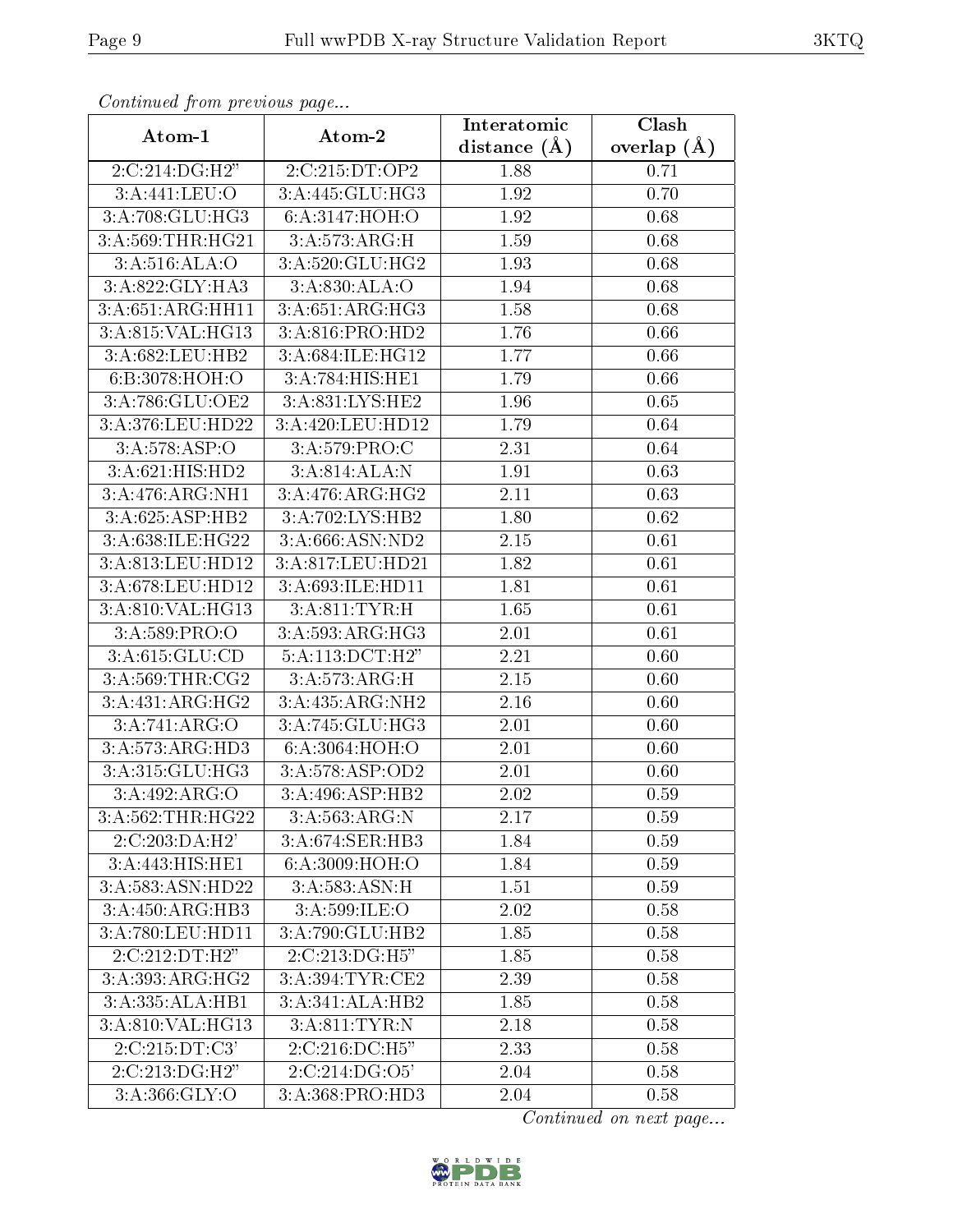| Continuea jiom previous page |                  | Interatomic      | Clash         |
|------------------------------|------------------|------------------|---------------|
| Atom-1                       | Atom-2           | distance $(\AA)$ | overlap $(A)$ |
| 3:A:376:LEU:HD22             | 3:A:420:LEU:CD1  | 2.34             | 0.57          |
| 2:C:213:DG:H2"               | 2:C:214:DG:C5'   | 2.34             | 0.57          |
| 3:A:562:THR:CG2              | 3:A:563:ARG:N    | 2.68             | 0.57          |
| 3:A:627:ASN:O                | 3:A:631:VAL:HG23 | 2.05             | 0.57          |
| 2:C:211:DG:H2'               | 2:C:212:DT:H72   | 1.87             | 0.57          |
| 3:A:393:ARG:HG3              | 3:A:393:ARG:O    | 2.06             | 0.56          |
| 2:C:206:DG:H4'               | 3:A:754:GLN:HE22 | 1.71             | 0.56          |
| 3:A:311:LEU:HB3              | 3:A:319:ALA:HB1  | 1.88             | 0.55          |
| 3:A:569:THR:HG21             | 3:A:573:ARG:N    | 2.21             | 0.55          |
| 3: A:601: GLU:O              | 3:A:604:TRP:HB2  | 2.05             | 0.55          |
| 3:A:615:GLU:HG2              | 3:A:753:VAL:HG12 | 1.89             | 0.55          |
| 3:A:420:LEU:HB3              | 3:A:427:LEU:HD21 | 1.88             | 0.55          |
| 3:A:578:ASP:O                | 3: A:580: ASN: N | 2.40             | 0.55          |
| 3:A:419:ARG:NH1              | 3:A:419:ARG:HG2  | 2.21             | 0.55          |
| $1:B:107:DG:\overline{H4'}$  | 3:A:487:ARG:HD2  | 1.88             | 0.55          |
| 2:C:210:DC:H5'               | 3:A:544:THR:HG23 | 1.90             | $0.54\,$      |
| 3:A:419:ARG:HG2              | 3:A:419:ARG:HH11 | 1.72             | $0.54\,$      |
| 3:A:299:TRP:HB3              | 3:A:300:PRO:HD3  | 1.89             | 0.54          |
| 3:A:804:LYS:O                | 3:A:808:GLU:HG3  | 2.06             | 0.54          |
| 3:A:679:SER:HB2              | 3: A:684: ILE: O | 2.08             | 0.54          |
| 3:A:498:LEU:HD23             | 3:A:498:LEU:N    | 2.23             | 0.54          |
| 1:B:111:DC:H2'               | 1:B:112:DOC:H6   | 1.90             | 0.54          |
| 3:A:347:GLU:OE2              | 3:A:349:ARG:HD2  | 2.08             | 0.53          |
| 3:A:609:LEU:HG               | 3:A:821:VAL:HG13 | 1.91             | 0.53          |
| 1:B:104:DC:H2"               | 1:B:105:DA:C8    | 2.44             | 0.53          |
| 3:A:569:THR:HG21             | 3:A:573:ARG:HB2  | 1.91             | 0.53          |
| 1:B:112:DOC:OP2              | 3:A:660:ARG:NH1  | 2.42             | 0.52          |
| 3:A:614:ILE:HG22             | 5:A:113:DCT:O2B  | 2.09             | 0.52          |
| 3:A:743:ALA:O                | 3:A:747:MET:HG3  | 2.09             | 0.52          |
| 3:A:571:THR:HG21             | 3:A:754:GLN:NE2  | 2.25             | 0.52          |
| 3:A:613:GLN:HE22             | 3:A:638:ILE:H    | 1.57             | 0.52          |
| 3:A:614:ILE:HG23             | 3:A:615:GLU:N    | 2.24             | 0.52          |
| 2:C:208:DG:H4'               | 3: A:576: SER: O | 2.10             | 0.52          |
| $3:A:44\overline{3:HIS:CE1}$ | 6:A:3009:HOH:O   | 2.60             | 0.52          |
| 3:A:294:LEU:HA               | 3: A:330: GLY:O  | 2.09             | 0.51          |
| 3:A:420:LEU:HD13             | 3:A:427:LEU:HD23 | 1.92             | 0.51          |
| 3:A:576:SER:HB3              | 3:A:580:ASN:OD1  | 2.10             | 0.51          |
| $3:A:334:AR\overline{G:HG3}$ | 3:A:334:ARG:HH11 | 1.76             | 0.51          |
| 3:A:335:ALA:HB1              | 3:A:341:ALA:CB   | 2.41             | 0.51          |
| 3:A:549:LEU:HB2              | 3:A:550:PRO:HD3  | 1.92             | 0.51          |
| 3:A:678:LEU:HB3              | 3:A:689:ALA:HB1  | 1.91             | 0.51          |

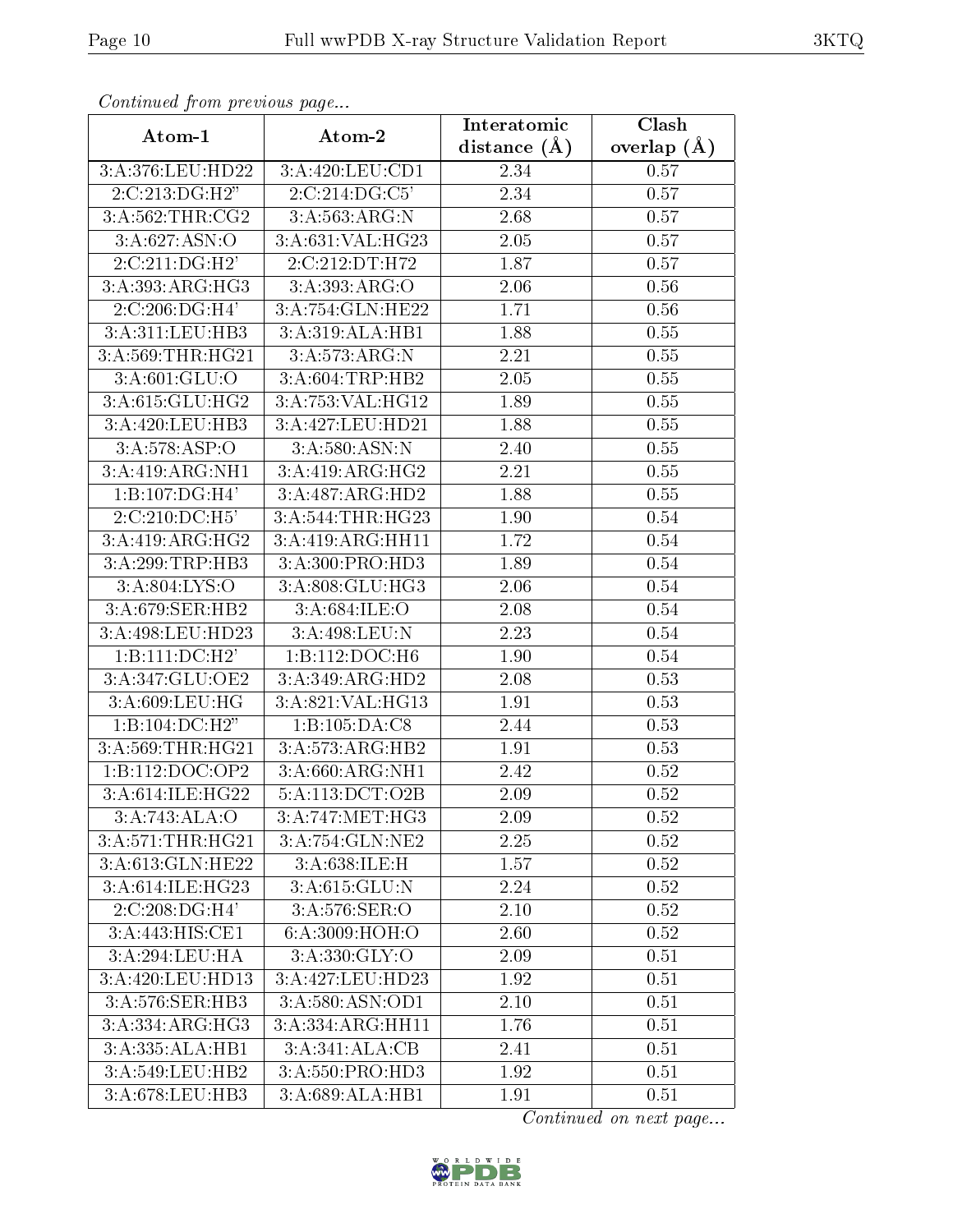| сонинией јтот ртеоючъ раде |                    | Interatomic    | Clash         |
|----------------------------|--------------------|----------------|---------------|
| Atom-1                     | Atom-2             | distance $(A)$ | overlap $(A)$ |
| 3:A:452:ASP:O              | 3:A:455:TYR:HB3    | 2.10           | 0.50          |
| 3:A:562:THR:HG22           | 3:A:563:ARG:O      | 2.11           | 0.50          |
| 3:A:808:GLU:HG2            | 3:A:819:VAL:HG23   | 1.93           | 0.50          |
| 3:A:724:PHE:CD2            | 3:A:759:ASP:HB3    | 2.46           | 0.50          |
| 3:A:751:MET:HB3            | 3:A:752:PRO:HD3    | 1.93           | 0.50          |
| 3:A:340:LYS:HE2            | 3:A:341:ALA:N      | 2.26           | 0.50          |
| 3:A:583:ASN:HD22           | 3: A: 583: ASN: N  | 2.09           | 0.50          |
| 3:A:463:VAL:HG21           | 3:A:542:LYS:HD3    | 1.94           | 0.50          |
| 3:A:354:LYS:NZ             | 3:A:564:PHE:O      | 2.45           | 0.50          |
| 3:A:486:SER:OG             | 3:A:489:GLN:HG3    | 2.11           | 0.49          |
| 2:C:212:DT:H4'             | 3:A:486:SER:HA     | 1.93           | 0.49          |
| 3:A:489:GLN:O              | 3:A:493:VAL:HG23   | 2.12           | 0.49          |
| 3:A:626:GLU:HA             | 3:A:629:ILE:HG12   | 1.94           | 0.49          |
| 1:B:103:DC:C2              | 1:B:104:DC:C5      | 3.01           | 0.49          |
| 3:A:554:HIS:HB3            | 3:A:557:THR:HG1    | 1.77           | 0.49          |
| 3:A:625:ASP:CB             | 3:A:702:LYS:HB2    | 2.43           | 0.49          |
| 3:A:569:THR:CG2            | 3:A:573:ARG:N      | 2.75           | 0.49          |
| 3: A:643:ALA:O             | 3:A:647:PHE:HD1    | 1.96           | 0.48          |
| 3:A:307:VAL:HG11           | 3:A:356:LEU:CD2    | 2.44           | 0.48          |
| 2:C:213:DG:H2"             | 2:C:214:DG:H5'     | 1.94           | 0.48          |
| 3:A:721:GLU:HA             | 3:A:726:ARG:O      | 2.13           | 0.48          |
| 3:A:307:VAL:HG11           | 3:A:356:LEU:HD22   | 1.95           | 0.48          |
| 3:A:562:THR:OG1            | 3:A:581:LEU:HG     | 2.13           | 0.48          |
| 3:A:312:SER:HB3            | 3:A:320:ASP:HB3    | 1.96           | 0.48          |
| 3:A:738:LYS:O              | 3:A:742:GLU:HG3    | 2.14           | 0.48          |
| 3:A:779:MET:HG3            | 3:A:789:LEU:CD2    | 2.44           | 0.48          |
| 3:A:621:HIS:CD2            | 3:A:813:LEU:HB3    | 2.49           | 0.48          |
| 3:A:628:LEU:O              | 3:A:631:VAL:HB     | 2.14           | 0.48          |
| 3:A:719:TYR:CE2            | 3:A:727:ARG:HG2    | 2.50           | 0.47          |
| 3:A:765:MET:SD             | 3:A:782:GLN:HG3    | 2.54           | 0.47          |
| 3:A:800:ALA:HB1            | 3: A:821: VAL:HGI1 | 1.95           | 0.47          |
| 3:A:677:ARG:O              | 3:A:681:GLU:HB2    | 2.15           | 0.47          |
| 2.C.206:DG.C4'             | 3:A:754:GLN:HE22   | 2.27           | 0.47          |
| 3:A:473:GLU:O              | 3:A:477:LEU:HD23   | 2.15           | 0.47          |
| 3:A:620:ALA:HB2            | 3: A:628: LEU: HG  | 1.96           | 0.47          |
| 3:A:578:ASP:CB             | 3:A:579:PRO:CD     | 2.92           | 0.46          |
| 3:A:631:VAL:HG11           | 3: A:638: ILE: CD1 | 2.36           | 0.46          |
| 3:A:637:ASP:O              | 3:A:641:GLU:HG3    | 2.16           | 0.46          |
| 3:A:299:TRP:CE2            | 3:A:341:ALA:HB1    | 2.51           | 0.46          |
| 3:A:299:TRP:O              | 3:A:333:H1S:HB3    | 2.16           | 0.46          |
| 3:A:387:PRO:HG2            | 3:A:388:GLU:OE1    | 2.15           | 0.46          |

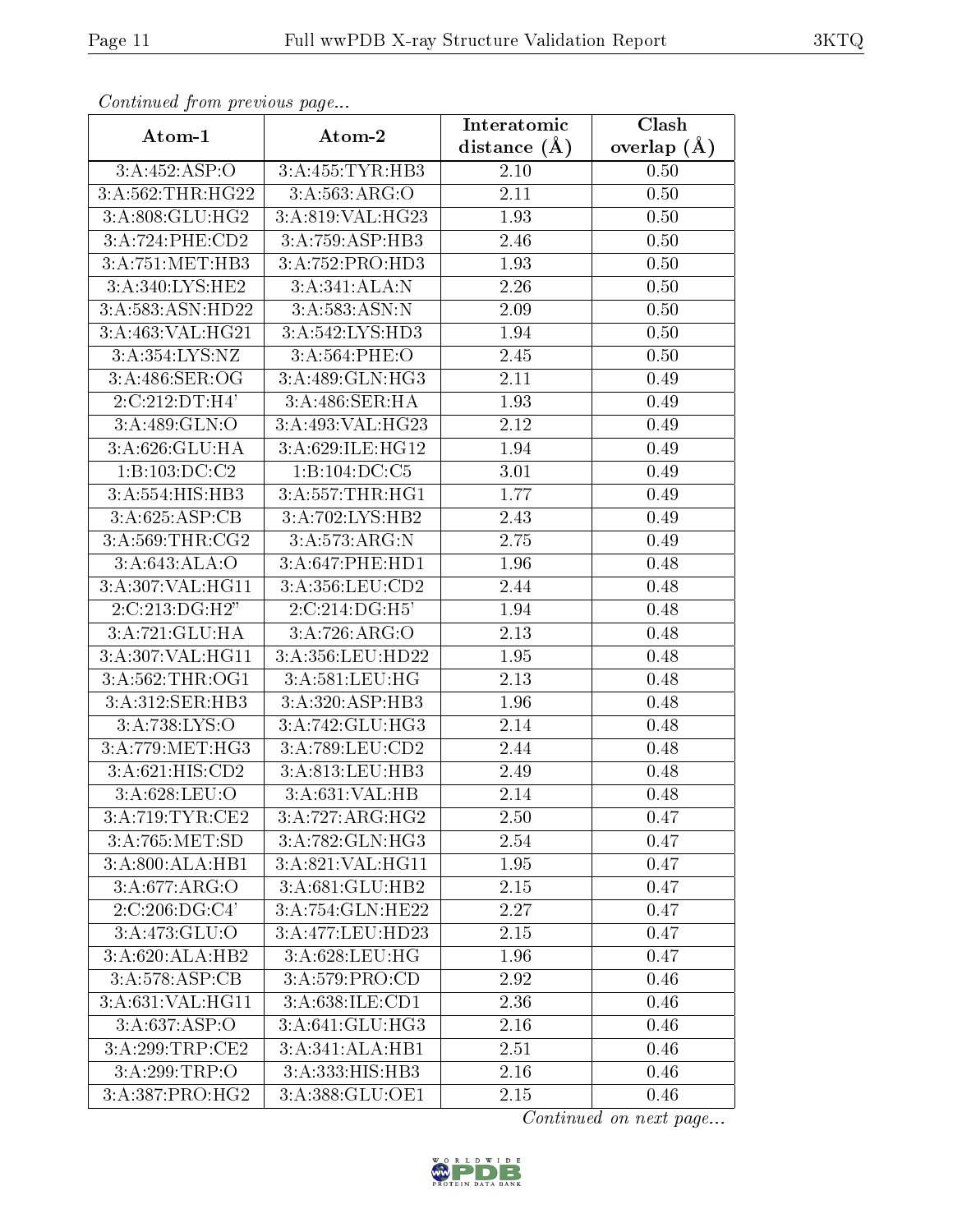| Continuati pont previous page |                              | Interatomic       | Clash         |
|-------------------------------|------------------------------|-------------------|---------------|
| Atom-1                        | Atom-2                       | distance $(A)$    | overlap $(A)$ |
| 3:A:661:ALA:O                 | 3:A:664:THR:HG22             | 2.15              | 0.46          |
| 3:A:493:VAL:O                 | 3:A:498:LEU:HG               | 2.16              | 0.46          |
| 3: A:554: HIS: CG             | 3:A:555:PRO:HD2              | 2.50              | 0.46          |
| 3:A:717:ARG:HG2               | 3:A:719:TYR:CE1              | 2.51              | 0.46          |
| 3:A:522:LEU:HB3               | 3:A:529:VAL:HG21             | 1.97              | 0.46          |
| 3:A:669:VAL:HG22              | 3:A:693:ILE:HD13             | 1.98              | 0.46          |
| 3:A:435:ARG:N                 | 3:A:436:PRO:HD2              | $\overline{2}.31$ | 0.46          |
| 3:A:451:LEU:HD21              | 3:A:456:LEU:HD12             | 1.97              | 0.45          |
| 3:A:581:LEU:HD23              | 3:A:584:ILE:HD11             | 1.96              | 0.45          |
| 3:A:503:ILE:CD1               | 3:A:522:LEU:HD13             | 2.45              | 0.45          |
| 3:A:557:THR:OG1               | 3:A:561:HIS:CE1              | 2.58              | 0.45          |
| 3:A:310:VAL:HG23              | 3:A:402:ALA:HB2              | 1.97              | 0.45          |
| 3:A:435:ARG:HB3               | 3:A:436:PRO:HD3              | 1.96              | 0.45          |
| 3:A:663:LYS:HE2               | 5:A:113:DCT:O3G              | 2.16              | 0.45          |
| 3:A:455:TYR:OH                | 3:A:596:ARG:NH2              | 2.50              | 0.45          |
| 3:A:615:GLU:OE2               | 5:A:113:DCT:H2"              | 2.16              | 0.45          |
| 3:A:486:SER:HG                | 3:A:489:GLN:HG3              | 1.82              | 0.44          |
| 3:A:588:THR:HB                | 3:A:589:PRO:HD2              | 2.00              | 0.44          |
| 3:A:612:SER:O                 | 3:A:613:GLN:C                | 2.55              | 0.44          |
| 2:C:204:DG:C4                 | 3:A:668:GLY:HA2              | 2.52              | 0.44          |
| 3:A:626:GLU:O                 | 3:A:629:ILE:HG12             | 2.18              | 0.44          |
| 2:C:203:DA:C2'                | 3:A:674:SER:HB3              | $\overline{2}.45$ | 0.44          |
| 3:A:423:GLU:OE1               | 3:A:727:ARG:NH2              | 2.51              | 0.43          |
| 3: A:395: GLY:O               | $3:A:411:AR\overline{G:HD2}$ | 2.18              | 0.43          |
| 3: A:526: HIS: CE1            | 3:A:527:PRO:HD2              | 2.53              | 0.43          |
| 3:A:562:THR:HG23              | 3: A: 579: PRO: O            | 2.18              | 0.43          |
| 3:A:450:ARG:HB2               | 3:A:559:ARG:NH1              | 2.34              | 0.42          |
| 3:A:530:GLU:O                 | 3:A:534:GLN:HG3              | 2.19              | 0.42          |
| 3: A:519: LEU:O               | 3:A:529:VAL:HG11             | 2.19              | 0.42          |
| 3:A:578:ASP:HB3               | 3:A:579:PRO:CD               | 2.50              | 0.42          |
| 3:A:315:GLU:CG                | 3:A:578:ASP:OD2              | 2.67              | 0.42          |
| 3:A:299:TRP:CZ2               | 3:A:341:ALA:HB1              | 2.55              | 0.42          |
| 3:A:678:LEU:HD12              | 3:A:693:ILE:CD1              | 2.48              | 0.42          |
| 3:A:762:LYS:O                 | 3:A:766:VAL:HG23             | 2.19              | 0.41          |
| 3:A:572:GLY:O                 | 3:A:762:LYS:HE3              | 2.20              | 0.41          |
| 3:A:305:ALA:HA                | 3:A:328:ARG:HG2              | 2.01              | 0.41          |
| 3:A:738:LYS:HD3               | 3:A:742:GLU:CD               | 2.41              | 0.41          |
| 2:C:211:DG:H2'                | 2:C:212:DT:C7                | 2.49              | 0.41          |
| 3:A:307:VAL:CG1               | 3:A:308:GLY:N                | 2.83              | 0.41          |
| $3:A:651:ARG:\overline{CG}$   | 3:A:651:ARG:NH1              | 2.83              | 0.41          |
| 3:A:314:LYS:H                 | 3: A:314: LYS: CE            | 2.33              | 0.41          |

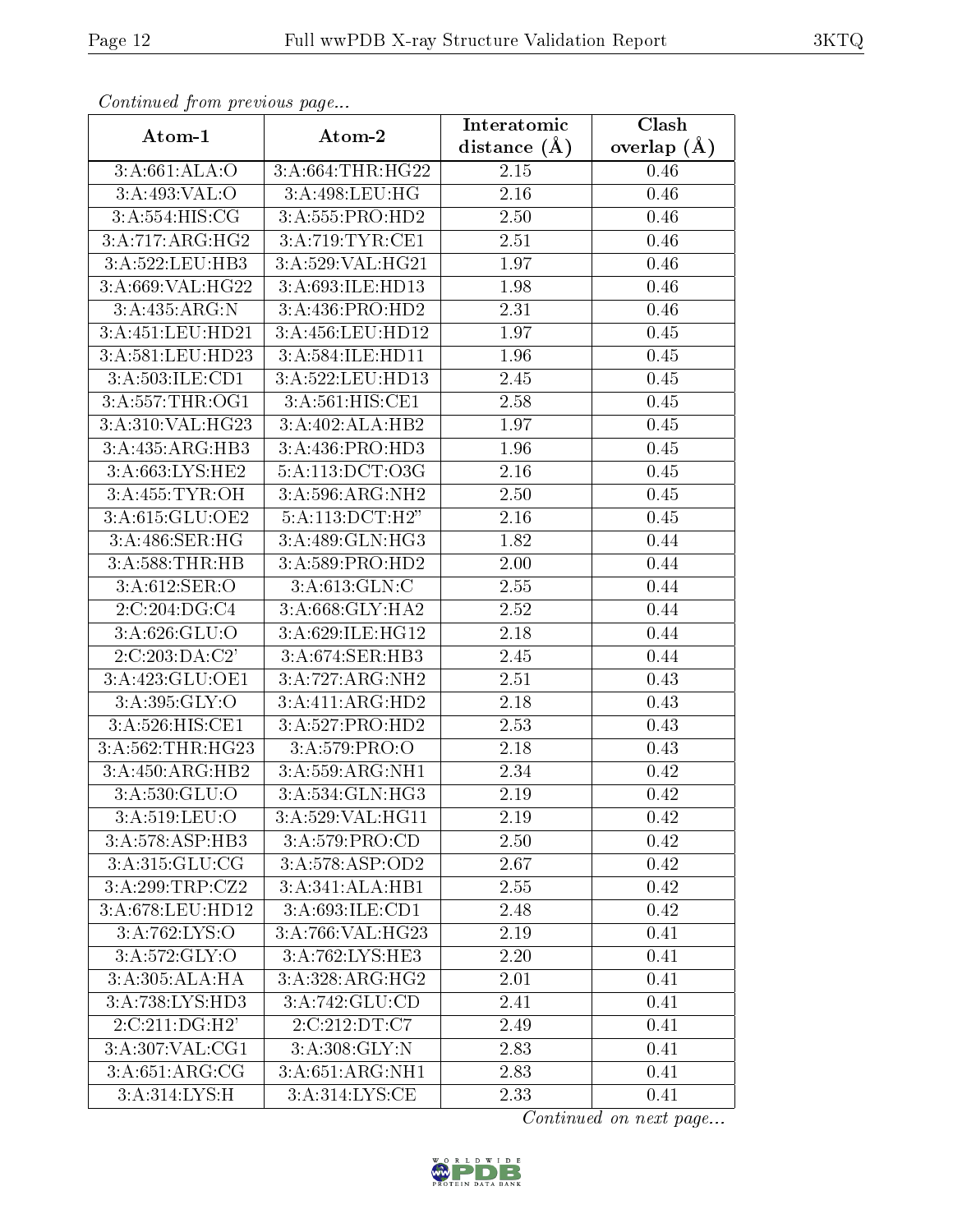| Atom-1           | Atom-2           | Interatomic    | Clash         |
|------------------|------------------|----------------|---------------|
|                  |                  | distance $(A)$ | overlap $(A)$ |
| 3:A:357:SER:O    | 3: A:361:LEU:HG  | 2.21           | 0.41          |
| 3:A:491:GLU:OE2  | 3:A:512:ARG:NE   | 2.46           | 0.41          |
| 3: A:609:LEU:O   | 3:A:786:GLU:HA   | 2.21           | 0.41          |
| 3:A:736:ARG:HD2  | 3:A:736:ARG:HA   | 1.68           | 0.41          |
| 3:A:333:HIS:ND1  | 3:A:333:HIS:N    | 2.68           | 0.41          |
| 3:A:655:ASP:OD1  | 3:A:658:MET:HG3  | 2.21           | 0.41          |
| 3:A:582:GLN:NE2  | 6:A:3071:HOH:O   | 2.53           | 0.41          |
| 3:A:665:ILE:CD1  | 3:A:682:LEU:HD21 | 2.51           | 0.41          |
| 3:A:670:LEU:HD13 | 3:A:671:TYR:CZ   | 2.55           | 0.41          |
| 3:A:638:ILE:HG22 | 3:A:666:ASN:HD21 | 1.85           | 0.41          |
| 3:A:605:LEU:HD12 | 3:A:796:ALA:CB   | 2.50           | 0.41          |
| 3: A:479: GLY:O  | 3:A:480:HIS:HB3  | 2.20           | 0.40          |
| 3:A:420:LEU:HB3  | 3:A:427:LEU:CD2  | 2.52           | 0.40          |
| 3:A:339:TYR:O    | 3:A:342:LEU:HB2  | 2.21           | 0.40          |
| 1:B:103:DC:H2"   | 1:B:104:DC:OP2   | 2.21           | 0.40          |
| 2:C:214:DG:C2'   | 2:C:215:DT:OP2   | 2.63           | 0.40          |

All (1) symmetry-related close contacts are listed below. The label for Atom-2 includes the symmetry operator and encoded unit-cell translations to be applied.

| Atom-1         | Atom-2                              |     | $\operatorname{Clash}$<br>overlap $(A)$ |
|----------------|-------------------------------------|-----|-----------------------------------------|
| 6:A:3095:HOH:O | 5551<br>$^{\circ}$ 6:A:3095:HOH:O[6 | .64 | J.56-                                   |

### 5.3 Torsion angles (i)

#### 5.3.1 Protein backbone (i)

In the following table, the Percentiles column shows the percent Ramachandran outliers of the chain as a percentile score with respect to all X-ray entries followed by that with respect to entries of similar resolution.

The Analysed column shows the number of residues for which the backbone conformation was analysed, and the total number of residues.

| $\mid$ Mol $\mid$ Chain $\mid$ | Analysed                                           |  | Favoured   Allowed   Outliers   Percentiles                     |
|--------------------------------|----------------------------------------------------|--|-----------------------------------------------------------------|
|                                | $537/540$ (99\%)   511 (95\%)   22 (4\%)   4 (1\%) |  | $\begin{array}{ c c c c c c c c c } \hline \end{array}$ 22   26 |

All (4) Ramachandran outliers are listed below:

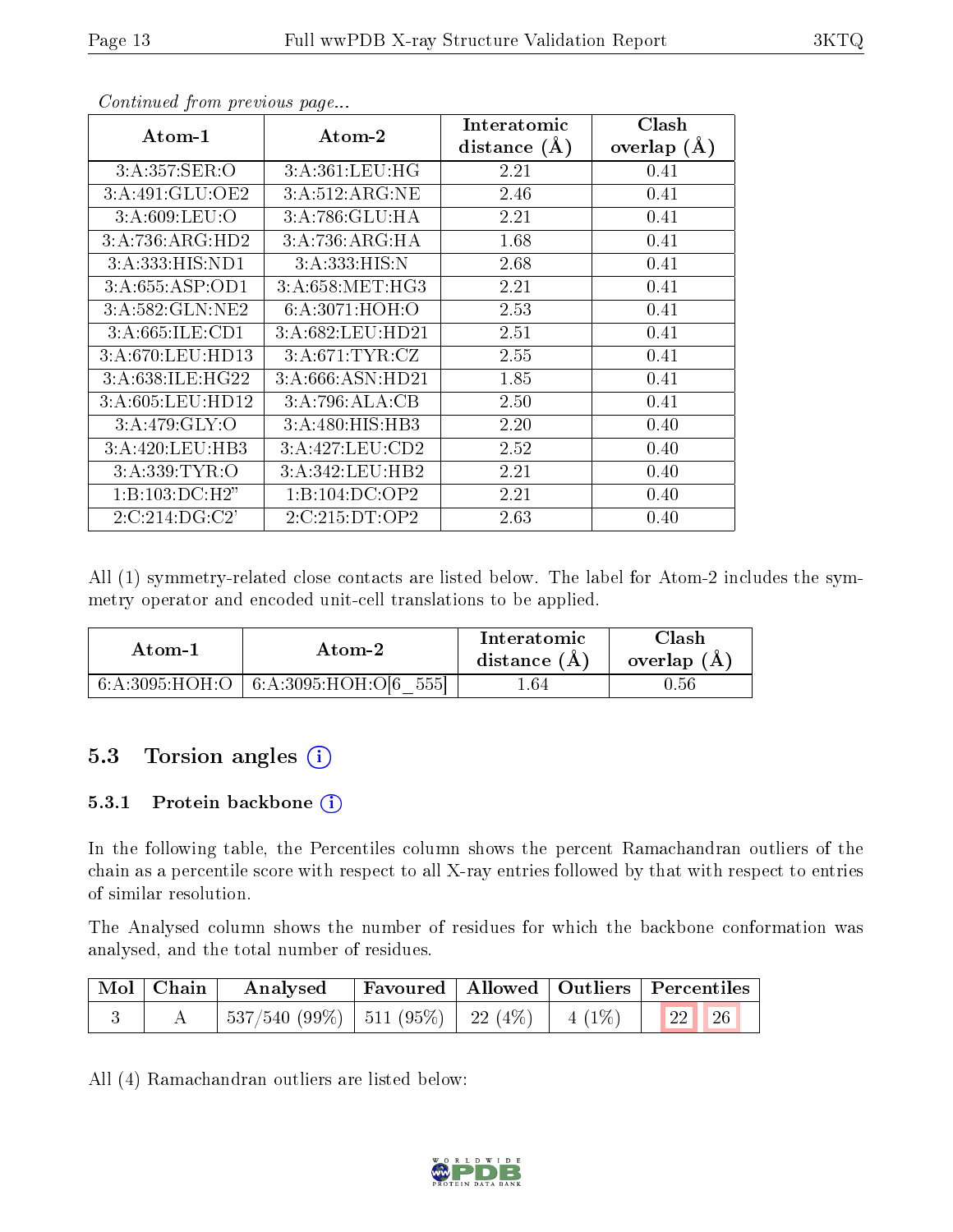| $\operatorname{Mol}$ | Chain | Res | Type       |
|----------------------|-------|-----|------------|
|                      |       | 578 | ASP        |
|                      |       | 299 | TRP        |
|                      |       | 300 | <b>PRO</b> |
|                      |       | 586 |            |

#### 5.3.2 Protein sidechains (i)

In the following table, the Percentiles column shows the percent sidechain outliers of the chain as a percentile score with respect to all X-ray entries followed by that with respect to entries of similar resolution.

The Analysed column shows the number of residues for which the sidechain conformation was analysed, and the total number of residues.

| Mol   Chain | Analysed                                   | Rotameric   Outliers   Percentiles |  |                         |  |
|-------------|--------------------------------------------|------------------------------------|--|-------------------------|--|
|             | $-414/441 (94\%)$   374 (90\%)   40 (10\%) |                                    |  | $\boxed{8}$ $\boxed{9}$ |  |

All (40) residues with a non-rotameric sidechain are listed below:

| Mol            | Chain                               | Res              | Type                    |
|----------------|-------------------------------------|------------------|-------------------------|
| 3              | $\overline{A}$                      | 314              | $\overline{\text{LYS}}$ |
| $\overline{3}$ |                                     | 321              | <b>LEU</b>              |
| $\overline{3}$ |                                     | 324              | LEU                     |
| $\overline{3}$ | $\frac{\overline{A}}{\overline{A}}$ | $\overline{328}$ | $\overline{\rm{ARG}}$   |
| 3              | $\overline{A}$                      | 340              | $\overline{\text{LYS}}$ |
| $\overline{3}$ | $\overline{A}$                      | 347              | $\overline{\text{GLU}}$ |
| $\overline{3}$ | $\overline{A}$                      | 351              | LEU                     |
| $\overline{3}$ | $\overline{A}$                      | 362              | $\overline{\rm ARG}$    |
| $\overline{3}$ | $\frac{\overline{A}}{\overline{A}}$ | 365              | LEU                     |
| 3              |                                     | 401              | GLU                     |
| $\overline{3}$ | $\frac{\overline{A}}{\overline{A}}$ | 438              | SER                     |
| 3              |                                     | 457              | $\overline{\rm{ARG}}$   |
| $\overline{3}$ |                                     | 459              | LEU                     |
| $\overline{3}$ | $\overline{A}$                      | 484              | <b>LEU</b>              |
| $\overline{3}$ | $\overline{A}$                      | 487              | $\overline{\text{ARG}}$ |
| $\overline{3}$ | $\overline{A}$                      | 508              | <b>LYS</b>              |
| 3              | $\overline{A}$                      | $515\,$          | <b>SER</b>              |
| $\overline{3}$ | $\overline{A}$                      | 522              | $\overline{\text{LEU}}$ |
| 3              | $\overline{A}$                      | 524              | GLU                     |
| 3              | $\frac{\overline{A}}{\overline{A}}$ | 543              | $\overline{\text{SER}}$ |
| $\overline{3}$ |                                     | $\overline{552}$ | LEU                     |
| $\overline{3}$ | $\overline{A}$                      | 569              | THR                     |
| 3              | $\overline{\rm A}$                  | 575              | $\overline{\text{SER}}$ |

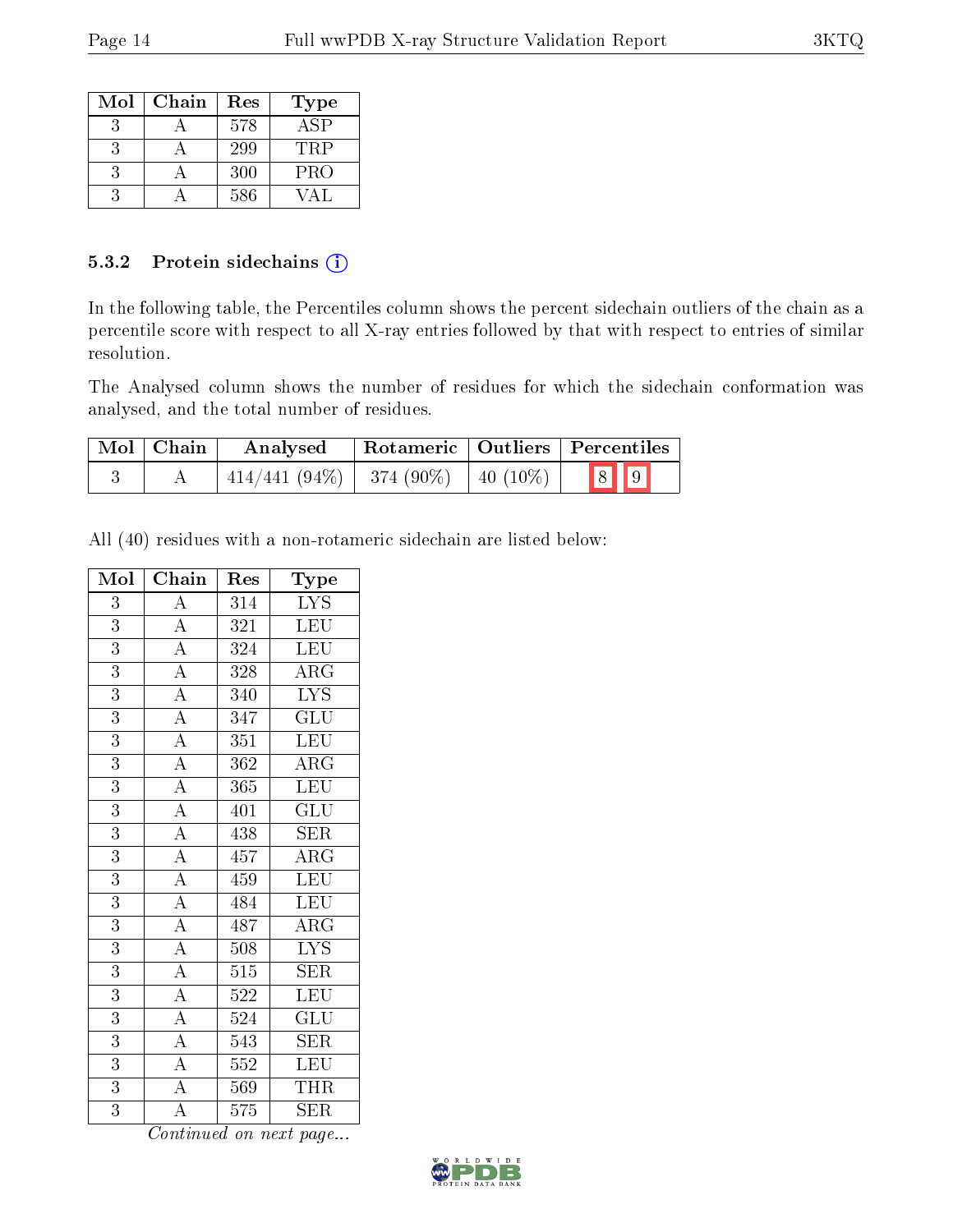| Mol            | Chain              | Res | Type                    |
|----------------|--------------------|-----|-------------------------|
| 3              | $\boldsymbol{A}$   | 576 | <b>SER</b>              |
| 3              | $\overline{\rm A}$ | 583 | <b>ASN</b>              |
| $\overline{3}$ | $\overline{A}$     | 651 | $\rm{ARG}$              |
| $\overline{3}$ | $\overline{\rm A}$ | 652 | GLU                     |
| $\overline{3}$ | $\overline{\rm A}$ | 670 | $\overline{\text{LEU}}$ |
| $\overline{3}$ | $\overline{A}$     | 678 | LEU                     |
| $\overline{3}$ | $\overline{\rm A}$ | 684 | <b>ILE</b>              |
| $\overline{3}$ | $\overline{A}$     | 690 | GLN                     |
| $\overline{3}$ | $\overline{\rm A}$ | 693 | ILE                     |
| $\overline{3}$ | $\overline{A}$     | 711 | <b>LEU</b>              |
| 3              | $\overline{A}$     | 730 | VAL                     |
| $\overline{3}$ | $\overline{A}$     | 736 | $\overline{\rm{ARG}}$   |
| $\overline{3}$ | $\overline{A}$     | 738 | <b>LYS</b>              |
| 3              | $\overline{\rm A}$ | 747 | MET                     |
| 3              | $\overline{\rm A}$ | 750 | <b>ASN</b>              |
| 3              | $\bf{A}$           | 760 | LEU                     |
| $\overline{3}$ | A                  | 763 | LEU                     |

Some sidechains can be flipped to improve hydrogen bonding and reduce clashes. All (13) such sidechains are listed below:

| Mol | Chain          | Res | $_{\rm Type}$ |
|-----|----------------|-----|---------------|
| 3   | А              | 443 | HIS           |
| 3   | A              | 554 | HIS           |
| 3   | A              | 561 | <b>HIS</b>    |
| 3   | A              | 565 | <b>ASN</b>    |
| 3   | $\bf{A}$       | 566 | $_{\rm GLN}$  |
| 3   | A              | 582 | <b>GLN</b>    |
| 3   | $\overline{A}$ | 583 | <b>ASN</b>    |
| 3   | $\bf{A}$       | 613 | GLN           |
| 3   | А              | 621 | HIS           |
| 3   | A              | 633 | GLN           |
| 3   | $\overline{A}$ | 690 | GLN           |
| 3   | А              | 754 | GLN           |
| 3   |                | 784 | НIS           |

#### 5.3.3 RNA [O](https://www.wwpdb.org/validation/2017/XrayValidationReportHelp#rna)i

There are no RNA molecules in this entry.

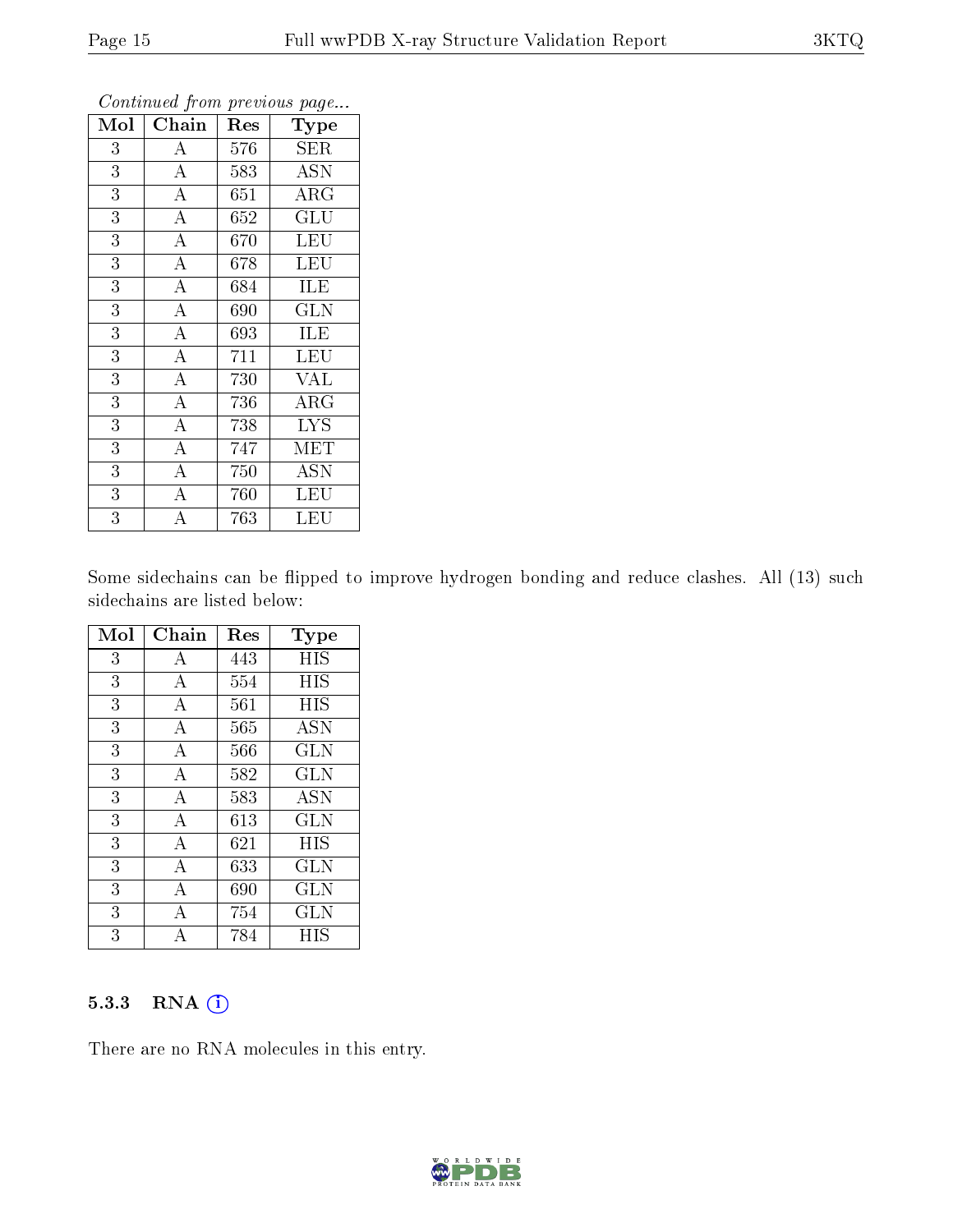### 5.4 Non-standard residues in protein, DNA, RNA chains (i)

1 non-standard protein/DNA/RNA residue is modelled in this entry.

In the following table, the Counts columns list the number of bonds (or angles) for which Mogul statistics could be retrieved, the number of bonds (or angles) that are observed in the model and the number of bonds (or angles) that are dened in the Chemical Component Dictionary. The Link column lists molecule types, if any, to which the group is linked. The Z score for a bond length (or angle) is the number of standard deviations the observed value is removed from the expected value. A bond length (or angle) with  $|Z| > 2$  is considered an outlier worth inspection. RMSZ is the root-mean-square of all Z scores of the bond lengths (or angles).

| $\operatorname{Mol}_+$ |     | $\mid$ Type $\mid$ Chain $\mid$ Res $\mid$ |  | $^+$ Link | Bond lengths |      |                                                                  | Bond angles |      |                    |
|------------------------|-----|--------------------------------------------|--|-----------|--------------|------|------------------------------------------------------------------|-------------|------|--------------------|
|                        |     |                                            |  |           | Counts       |      | $\mid$ RMSZ $\mid \#Z \mid > 2$ $\mid$ Counts $\mid$ RMSZ $\mid$ |             |      | $\vert \#  Z  > 2$ |
|                        | DOC |                                            |  |           | 14.19.20     | 0.82 |                                                                  | 13,26,29    | 1.15 | 1(7%)              |

In the following table, the Chirals column lists the number of chiral outliers, the number of chiral centers analysed, the number of these observed in the model and the number defined in the Chemical Component Dictionary. Similar counts are reported in the Torsion and Rings columns. '-' means no outliers of that kind were identified.

|       |  |             | Mol   Type   Chain   Res   Link   Chirals   Torsions   Rings |  |
|-------|--|-------------|--------------------------------------------------------------|--|
| DOC - |  | $112$   1.2 |                                                              |  |

There are no bond length outliers.

All (1) bond angle outliers are listed below:

|  |  | $\pm \mathrm{Mol} \parallel \mathrm{Chain} \parallel \mathrm{Res} \parallel \mathrm{Type} \parallel \mathrm{Atoms}$ | $\vert$ Observed $(^\circ)$ $\vert$ Ideal $(^\circ)$ |        |
|--|--|---------------------------------------------------------------------------------------------------------------------|------------------------------------------------------|--------|
|  |  | DOC   C2-N3-C4   3.62                                                                                               | 120 01                                               | 116.34 |

There are no chirality outliers.

There are no torsion outliers.

There are no ring outliers.

1 monomer is involved in 2 short contacts:

|  |           | Mol   Chain   Res   Type   Clashes   Symm-Clashes |
|--|-----------|---------------------------------------------------|
|  | $112$ DOC |                                                   |

### 5.5 Carbohydrates  $(i)$

There are no carbohydrates in this entry.

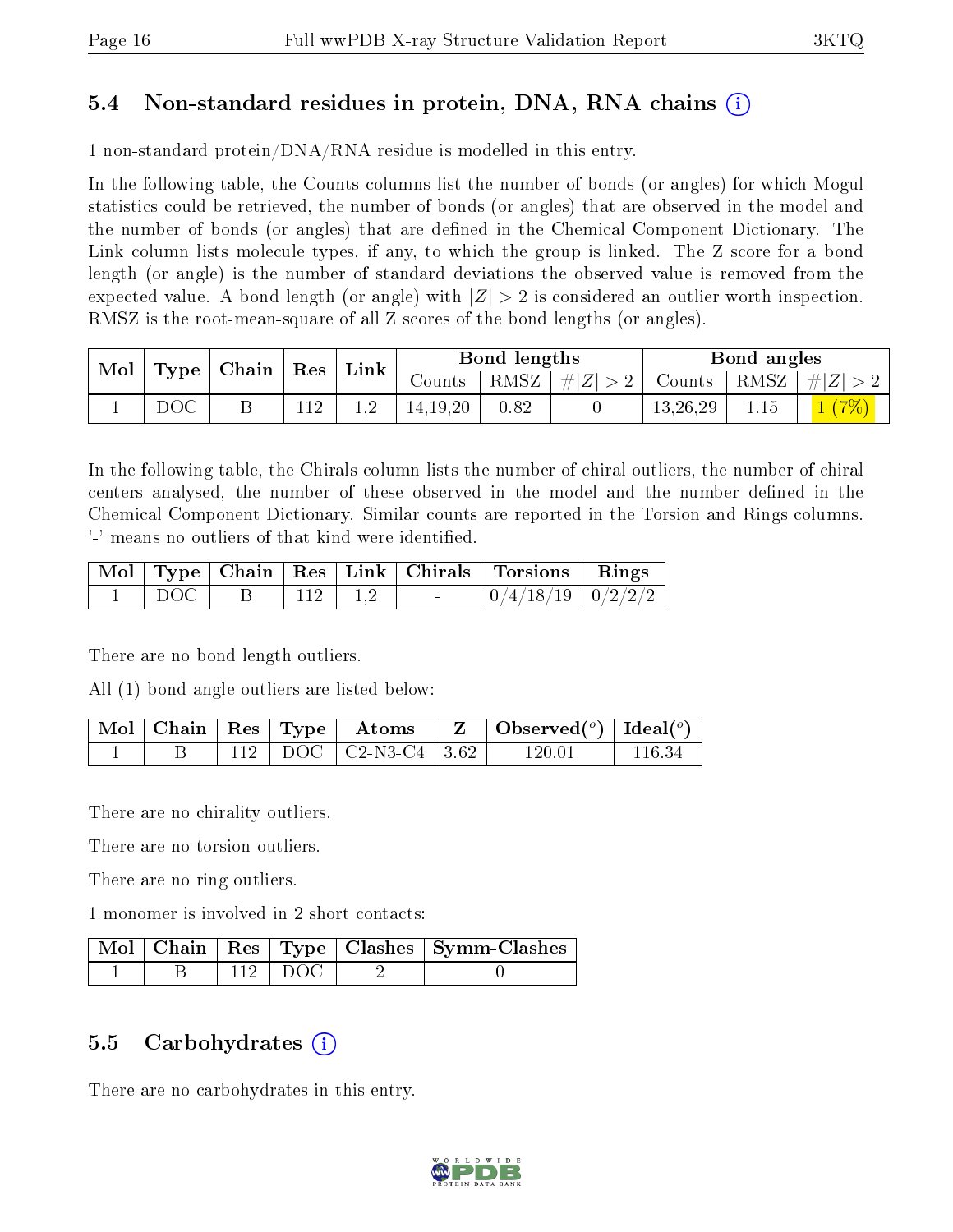### 5.6 Ligand geometry (i)

Of 3 ligands modelled in this entry, 2 are monoatomic - leaving 1 for Mogul analysis.

In the following table, the Counts columns list the number of bonds (or angles) for which Mogul statistics could be retrieved, the number of bonds (or angles) that are observed in the model and the number of bonds (or angles) that are dened in the Chemical Component Dictionary. The Link column lists molecule types, if any, to which the group is linked. The Z score for a bond length (or angle) is the number of standard deviations the observed value is removed from the expected value. A bond length (or angle) with  $|Z| > 2$  is considered an outlier worth inspection. RMSZ is the root-mean-square of all Z scores of the bond lengths (or angles).

| Mol | $\perp$ Type $\parallel$ Chain $\parallel$ Res $\parallel$ |  | $^+$ Link | Bond lengths |            |      | Bond angles |               |      |           |
|-----|------------------------------------------------------------|--|-----------|--------------|------------|------|-------------|---------------|------|-----------|
|     |                                                            |  |           |              | Counts     | RMSZ | #Z  > 2     | Counts   RMSZ |      | $\pm  Z $ |
|     | $_{\mathrm{DCT}}$                                          |  | 113       |              | 22, 28, 28 | 0.98 |             | 26,43,43      | 1.43 |           |

In the following table, the Chirals column lists the number of chiral outliers, the number of chiral centers analysed, the number of these observed in the model and the number defined in the Chemical Component Dictionary. Similar counts are reported in the Torsion and Rings columns. '-' means no outliers of that kind were identified.

|                    |                 |                          | Mol   Type   Chain   Res   Link   Chirals   Torsions   Rings |  |
|--------------------|-----------------|--------------------------|--------------------------------------------------------------|--|
| $\overline{C}$ DCT | $\parallel$ 113 | <b>Contract Contract</b> | $\frac{5}{19/31/31}$   0/2/2/2                               |  |

There are no bond length outliers.

All (4) bond angle outliers are listed below:

| Mol | Chain | Res | Type | Atoms        |      | Observed $(°)$ | Ideal(°) |
|-----|-------|-----|------|--------------|------|----------------|----------|
|     |       | 113 | DCT. | PB-03B-PG    | 3.67 | 145.43         | 132.83   |
|     |       | 113 | DCT. | $C2-N3-C4$   | 3.65 | 120.04         | 116.34   |
|     |       | 113 | DCT. | PB-03A-PA    | 3.05 | 143.31         | 132.83   |
|     |       | 113 | DCT  | $O2G-PG-O1G$ | 2.31 | 119 73         | 110.68   |

There are no chirality outliers.

All (5) torsion outliers are listed below:

| Mol           | Chain | Res | <b>Type</b> | Atoms           |
|---------------|-------|-----|-------------|-----------------|
| 5             |       | 113 | <b>DCT</b>  | PB-O3A-PA-O1A   |
| $\frac{5}{2}$ |       | 113 | <b>DCT</b>  | PB-O3A-PA-O2A   |
| 5             |       | 113 | <b>DCT</b>  | PB-O3B-PG-O1G   |
| $-5$          |       | 113 | DCT.        | PB-O3B-PG-O2G   |
| .5            |       | 113 | DCT.        | $PB-O3B-PG-O3G$ |

There are no ring outliers.

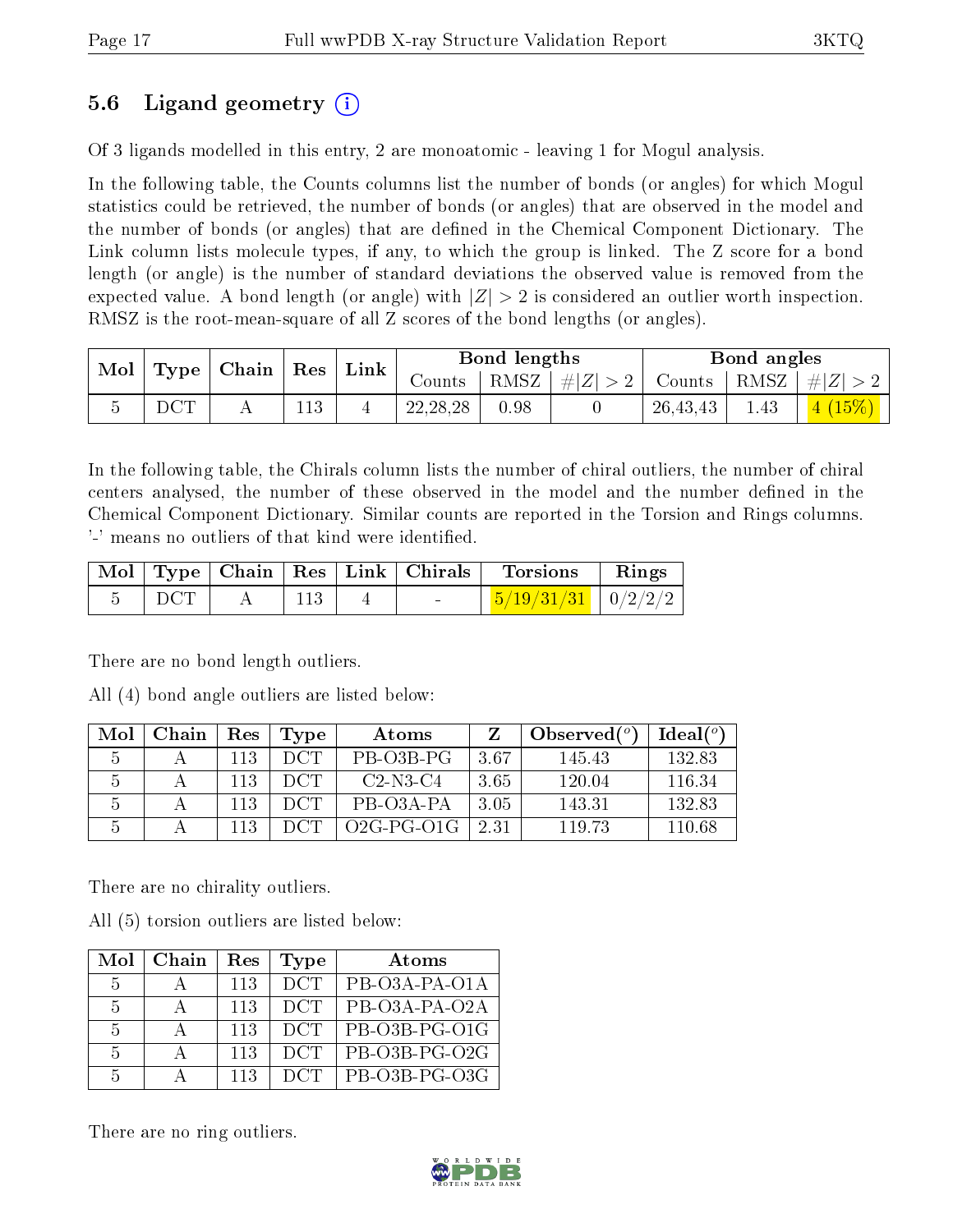|  | 1 monomer is involved in 4 short contacts: |  |  |  |  |  |  |  |
|--|--------------------------------------------|--|--|--|--|--|--|--|
|--|--------------------------------------------|--|--|--|--|--|--|--|

|  |  | Mol   Chain   Res   Type   Clashes   Symm-Clashes |
|--|--|---------------------------------------------------|
|  |  |                                                   |

The following is a two-dimensional graphical depiction of Mogul quality analysis of bond lengths, bond angles, torsion angles, and ring geometry for all instances of the Ligand of Interest. In addition, ligands with molecular weight > 250 and outliers as shown on the validation Tables will also be included. For torsion angles, if less then 5% of the Mogul distribution of torsion angles is within 10 degrees of the torsion angle in question, then that torsion angle is considered an outlier. Any bond that is central to one or more torsion angles identified as an outlier by Mogul will be highlighted in the graph. For rings, the root-mean-square deviation (RMSD) between the ring in question and similar rings identified by Mogul is calculated over all ring torsion angles. If the average RMSD is greater than 60 degrees and the minimal RMSD between the ring in question and any Mogul-identied rings is also greater than 60 degrees, then that ring is considered an outlier. The outliers are highlighted in purple. The color gray indicates Mogul did not find sufficient equivalents in the CSD to analyse the geometry.



#### 5.7 [O](https://www.wwpdb.org/validation/2017/XrayValidationReportHelp#nonstandard_residues_and_ligands)ther polymers (i)

There are no such residues in this entry.

### 5.8 Polymer linkage issues (i)

There are no chain breaks in this entry.